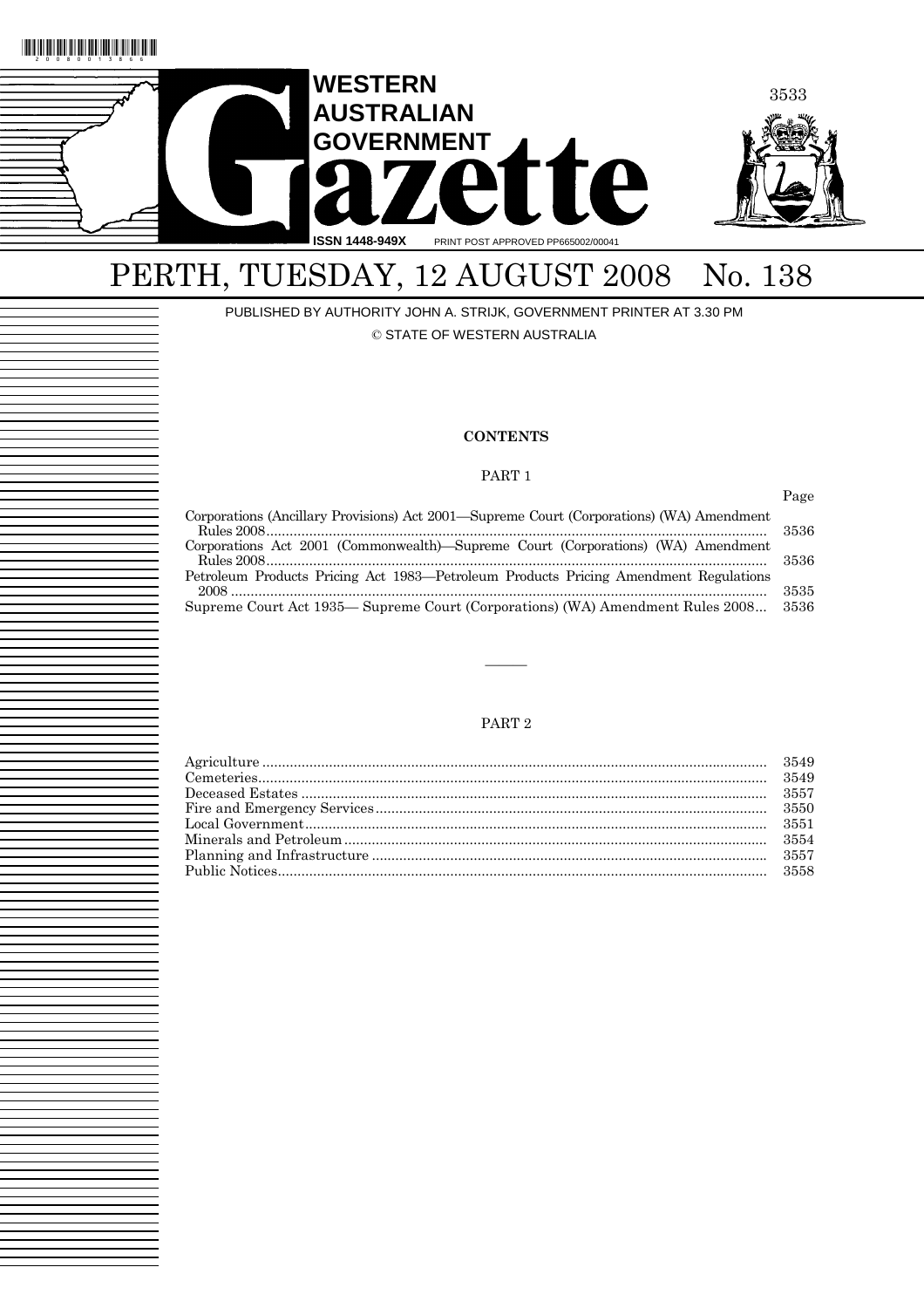# **IMPORTANT COPYRIGHT NOTICE**

© State of Western Australia

This work is copyright. Apart from any use as permitted under the *Copyright Act 1968*, no part may be reproduced by any process without written permission from the Attorney General for Western Australia. Inquiries in the first instance should be directed to the Government Printer, State Law Publisher, 10 William St, Perth 6000.

# **PUBLISHING DETAILS**

The Western Australian *Government Gazette* is published by State Law Publisher for the State of Western Australia on Tuesday and Friday of each week unless disrupted by Public Holidays or unforeseen circumstances.

Special *Government Gazettes* containing notices of an urgent or particular nature are published periodically.

The following guidelines should be followed to ensure publication in the *Government Gazette*.

- Material submitted to the Executive Council prior to gazettal will require a copy of the signed Executive Council Minute Paper and in some cases the Parliamentary Counsel's Certificate.
- Copy must be lodged with the Sales and Editorial Section, State Law Publisher no later than 12 noon on Wednesday (Friday edition) or 12 noon on Friday (Tuesday edition).

Delivery address: State Law Publisher Ground Floor, 10 William St. Perth, 6000 Telephone: 9321 7688 Fax: 9321 7536

- Inquiries regarding publication of notices can be directed to the Editor on (08) 9426 0010.
- Lengthy or complicated notices should be forwarded early to allow for preparation. Failure to observe this request could result in the notice being held over.

If it is necessary through isolation or urgency to fax copy, confirmation is not required by post. *If original copy is forwarded later and published, the cost will be borne by the advertiser.* 

# **WARNING — PRICE INCREASE**

**ADVERTISING RATES AND PAYMENTS**

EFFECTIVE FROM 1 JULY 2008 (Prices include GST).

Deceased Estate notices, (per estate)—\$25.60

Real Estate and Business Agents and Finance Brokers Licences, (per notice)—\$59.70

Other articles in Public Notices Section—\$59.70 minimum charge (except items of an exceptionally large nature. In these instances arrangements will be made for pricing the notice at time of lodging).

All other Notices

Per Column Centimetre—\$11.95

Bulk Notices—\$218.20 per page

Clients who have an account will only be invoiced for charges over \$50.

For charges under \$50, clients will need to supply credit card details at time of lodging notice (i.e. notice under 5cm would not be invoiced).

Clients without an account will need to supply credit card details or pay at time of lodging the notice.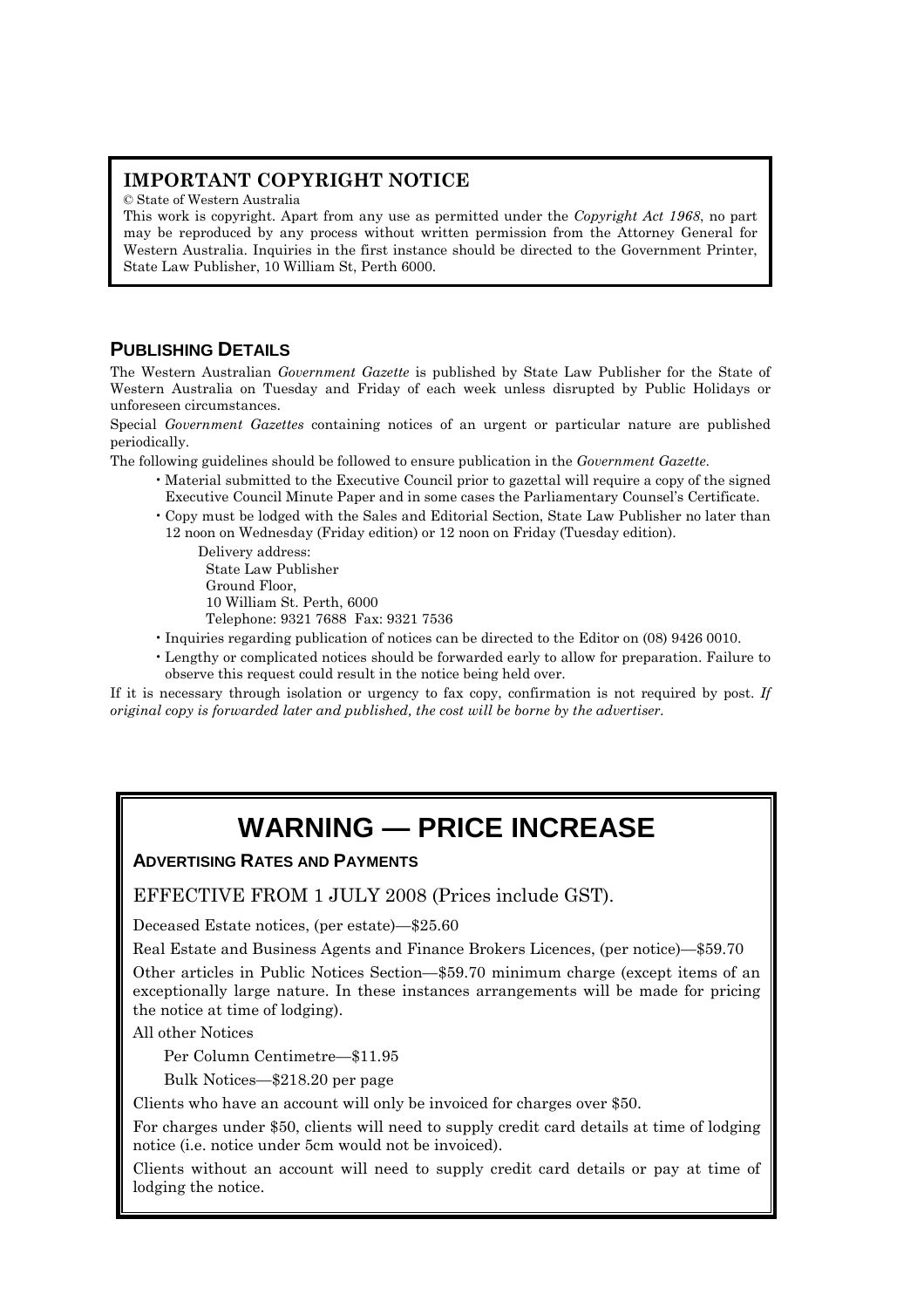# **— PART 1 —**

# **CONSUMER AND EMPLOYMENT PROTECTION**

**CE301\*** 

Petroleum Products Pricing Act 1983

# **Petroleum Products Pricing Amendment Regulations 2008**

Made by the Governor in Executive Council.

### **1. Citation**

 These regulations are the *Petroleum Products Pricing Amendment Regulations 2008*.

## **2. Commencement**

These regulations come into operation as follows:

- (a) regulations 1 and  $2$  on the day on which these regulations are published in the *Gazette*;
- (b) the rest of the regulations on the day after that day.

# **3. The regulations amended**

 The amendments in these regulations are to the *Petroleum Products Pricing Regulations 2000*.

#### **4. Regulation 3A amended**

Regulation  $3A(1)(b)(ii)$  is amended by deleting "fuelwatch@mft.wa.gov.au" and inserting instead —

" fuelwatch@docep.wa.gov.au ".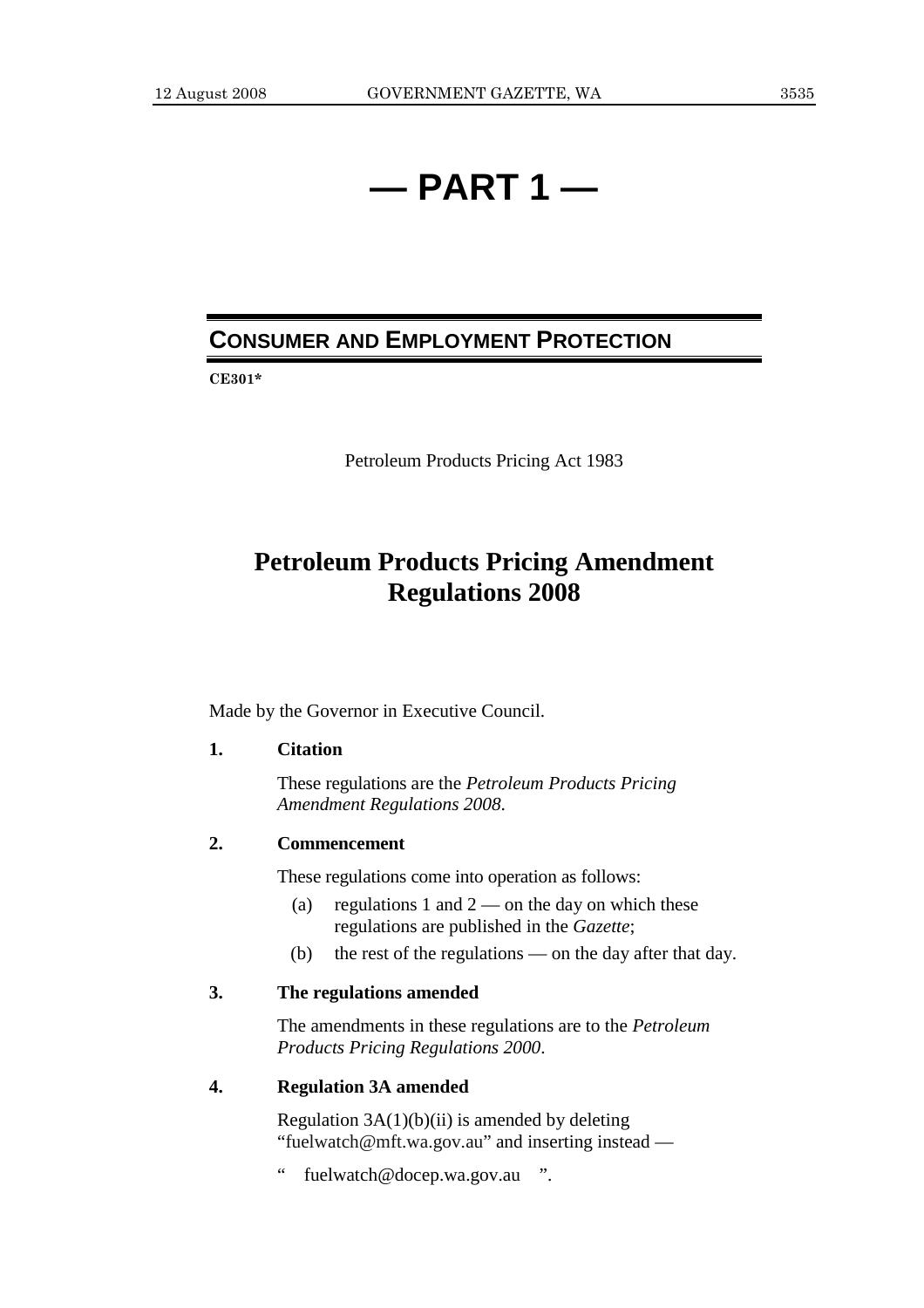# **5. Regulation 4 amended**

 Regulation 4(2) is amended in the definition of "Perth metropolitan region" by deleting "the Third Schedule to the *Metropolitan Region Town Planning Scheme Act 1959*;" and inserting instead —

" the *Planning and Development Act 2005* Schedule 3; ".

By Command of the Governor,

M. C. WAUCHOPE, Clerk of the Executive Council.

# **JUSTICE**

**JU301\*** 

Supreme Court Act 1935 Corporations (Ancillary Provisions) Act 2001 Corporations Act 2001 (Commonwealth)

# **Supreme Court (Corporations) (WA) Amendment Rules 2008**

Made by the Judges of the Supreme Court.

# **1. Citation**

 These rules are the *Supreme Court (Corporations) (WA) Amendment Rules 2008*.

# **2. Commencement**

These rules come into operation as follows:

- (a) rules 1 and  $2$  on the day on which these rules are published in the *Gazette*;
- (b) the rest of the rules on the day after that day.

# **3. The rules amended**

 The amendments in these rules are to the *Supreme Court (Corporations) (WA) Rules 2004*.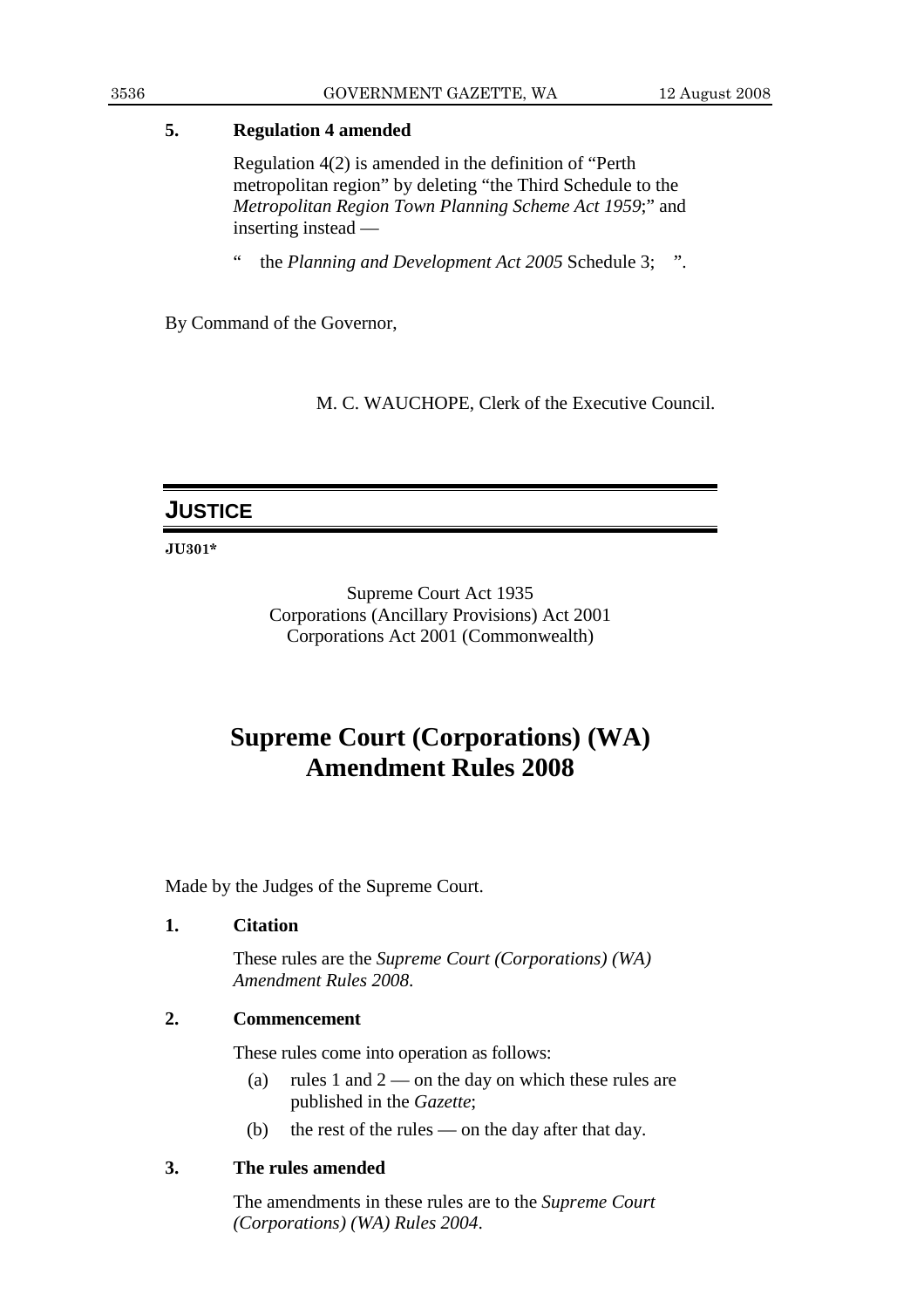### **4. Rule 1.5 amended**

 Rule 1.5(1) is amended by deleting the definition of "Commission".

#### **5. Rule 2.8 amended**

 The Table to rule 2.8(3) is amended in item 2 by deleting "of a compulsory" and inserting instead —

or termination of a ".

#### **6. Rule 2.15 amended**

 Rule 2.15 is amended by deleting "5.6.12" and inserting instead —

 $5.6.11$  ".

#### **7. Rule 9.1 amended**

- (1) The note to rule 9.1(1) is deleted and the following notes are inserted instead —
	- $\epsilon$
- Note 1: Under the Corporations Act s. 425(2)(b), the Court may exercise its power to make an order fixing the remuneration of a receiver appointed under an instrument even if the receiver has died, or has ceased to act, before the making of the order or the application for the order.
- Note 2: The amendment to the Corporations Act s. 425 made by the *Corporations Amendment (Insolvency) Act 2007* of the Commonwealth applies in relation to a receiver appointed on or after 31 December 2007 — see Corporations Act s. 1480(5).
- (2) Rule 9.1(6) is repealed and the following subrule is inserted instead —
	- ,<br>,
		- (6) An affidavit in support of the originating process, or interlocutory process, seeking the order must —
			- (a) include evidence of the matters mentioned in the Corporations Act section 425(8); and
			- (b) state the nature of the work performed or likely to be performed by the receiver; and
			- (c) state the amount of remuneration claimed; and
			- (d) include a summary of the receipts taken and payments made by the receiver; and
			- (e) state particulars of any objection of which the receiver has received notice; and
			- (f) if the receivership is continuing, give details of any matters delaying the completion of the receivership.

".

 $\ddot{ }$ .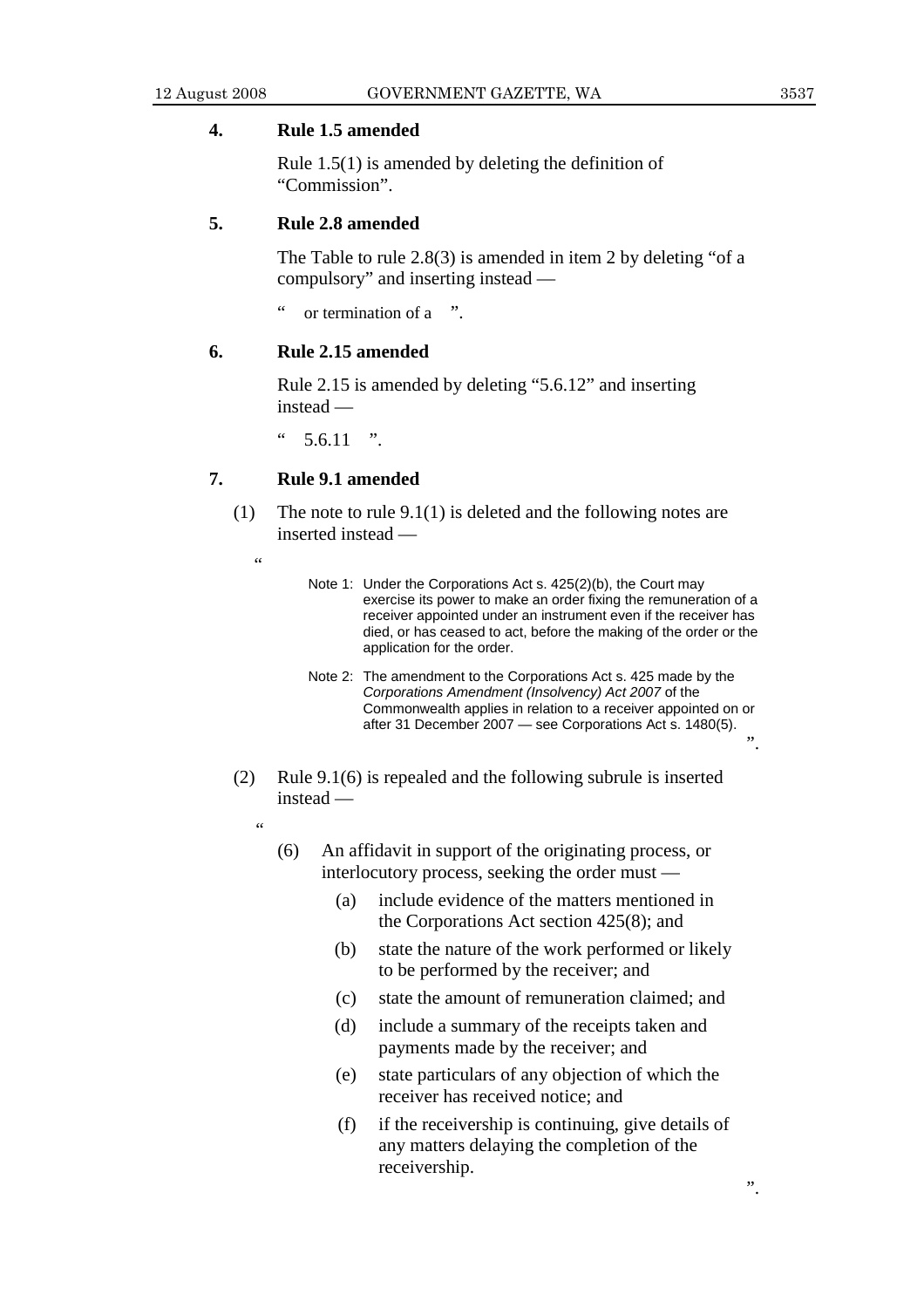## **8. Rule 9.2 repealed and rules 9.2 and 9.2A inserted**

 Rule 9.2 is repealed and the following rules are inserted instead —

# **9.2. Determination by Court of remuneration of administrator (Corporations Act s. 449E(1)(c) and (1A)(c)) — Form 16**

- (1) This rule applies to an application by the administrator of a company under administration, or of a deed of company arrangement, for an order under the Corporations Act section  $449E(1)(c)$  or  $(1A)(c)$ determining the administrator's remuneration.
- (2) At least 21 days before filing an originating process, or interlocutory process, seeking the order, the administrator must serve a notice in accordance with Form 16 of the administrator's intention to apply for the order, and a copy of any affidavit on which the administrator intends to rely, on the following persons —
	- (a) each creditor who was present, in person or by proxy at any meeting of creditors;
	- (b) each member of any committee of creditors or committee of inspection;
	- (c) if there is no committee of creditors or committee of inspection, and no meeting of creditors has been convened and held, each of the 5 largest (measured by amount of debt) creditors of the company;
	- (d) each member of the company whose shareholding represents at least 10% of the issued capital of the company.
- (3) Within 21 days after the last service of the documents mentioned in subrule (2), any creditor or contributory may give to the administrator a notice of objection to the remuneration claimed, stating the grounds of objection.
- (4) If the administrator does not receive a notice of objection within the period mentioned in subrule  $(3)$  —
	- (a) the administrator may file an affidavit, made after the end of that period, in support of the originating process, or interlocutory process, seeking the order stating —
		- (i) the date, or dates, when the notice and affidavit required to be served under subrule (2) were served; and
		- (ii) that the administrator has not received any notice of objection to the

.<br>44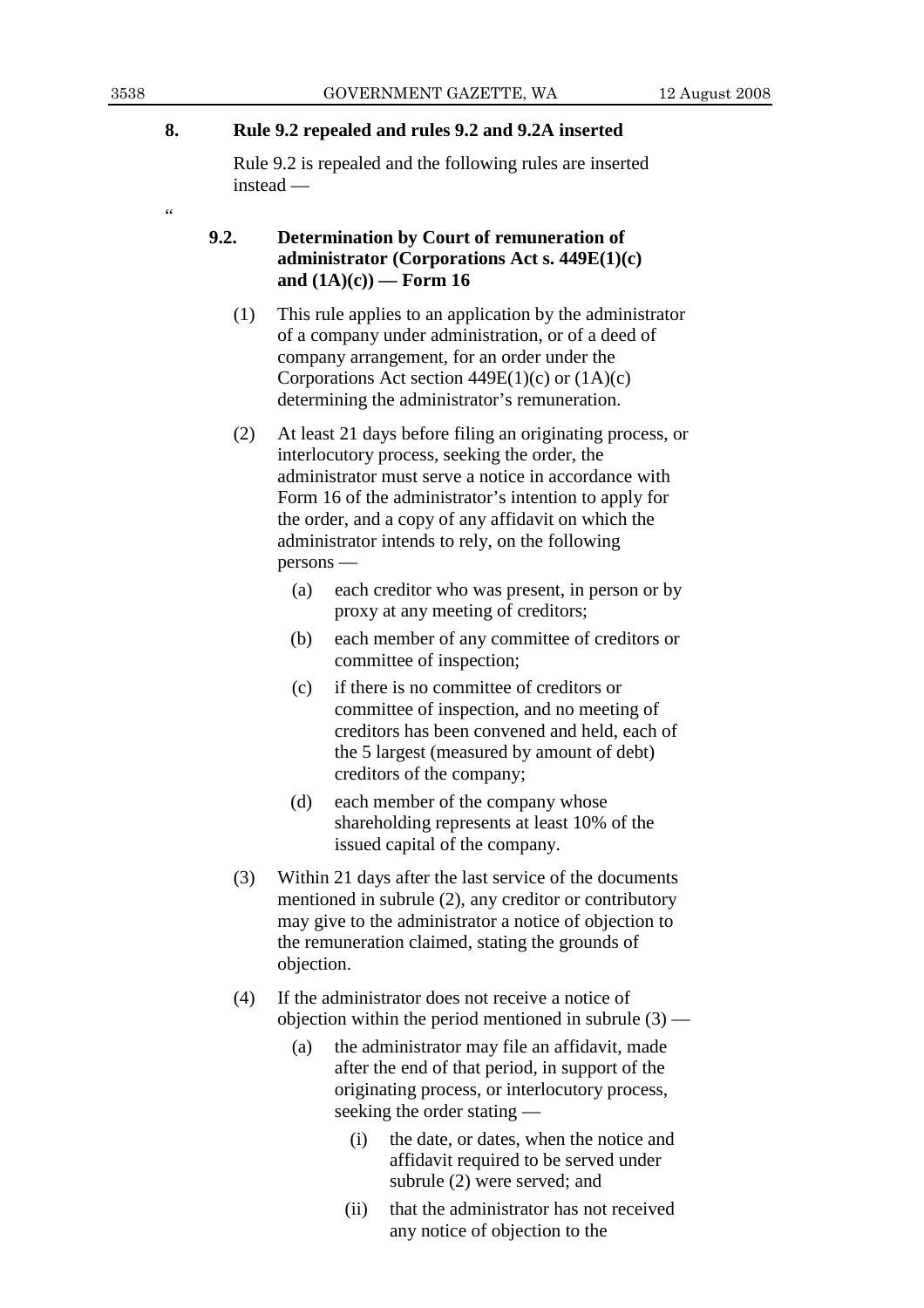remuneration claimed within the period mentioned in subrule (3);

and

- (b) the administrator may endorse the originating process, or interlocutory process, with a request that the application be dealt with in the absence of the public and without any attendance by, or on behalf of, the administrator; and
- (c) the application may be so dealt with.
- (5) If the administrator receives a notice of objection within the period mentioned in subrule (3), the administrator must serve a copy of the originating process, or interlocutory process, seeking the order on each creditor or contributory who has given a notice of objection.
- (6) An affidavit in support of the originating process, or interlocutory process, seeking the order must —
	- (a) include evidence of the matters mentioned in the Corporations Act section 449E(4); and
	- (b) state the nature of the work performed or likely to be performed by the administrator; and
	- (c) state the amount of remuneration claimed; and
	- (d) include a summary of the receipts taken and payments made by the administrator; and
	- (e) state particulars of any objection of which the administrator has received notice; and
	- (f) if the administration is continuing, give details of any matters delaying the completion of the administration.

## **9.2A. Review of remuneration of administrator (Corporations Act s. 449E(2))**

- (1) This rule applies to an application for review of the amount of the remuneration of an administrator under the Corporations Act section 449E(2).
	- Note: The amendment to the Corporations Act s. 449E made by the *Corporations Amendment (Insolvency) Act 2007* of the Commonwealth applies in relation to an administrator appointed on or after 31 December 2007 — see Corporations Act s. 1480(6).
- (2) The application may be made only after the remuneration has been determined under the Corporations Act section 449E(1)(a) or (b) or  $449E(1A)(a)$  or (b).
- (3) At least 21 days before filing the originating process or the interlocutory process applying for a review, the plaintiff or applicant must serve a notice, in accordance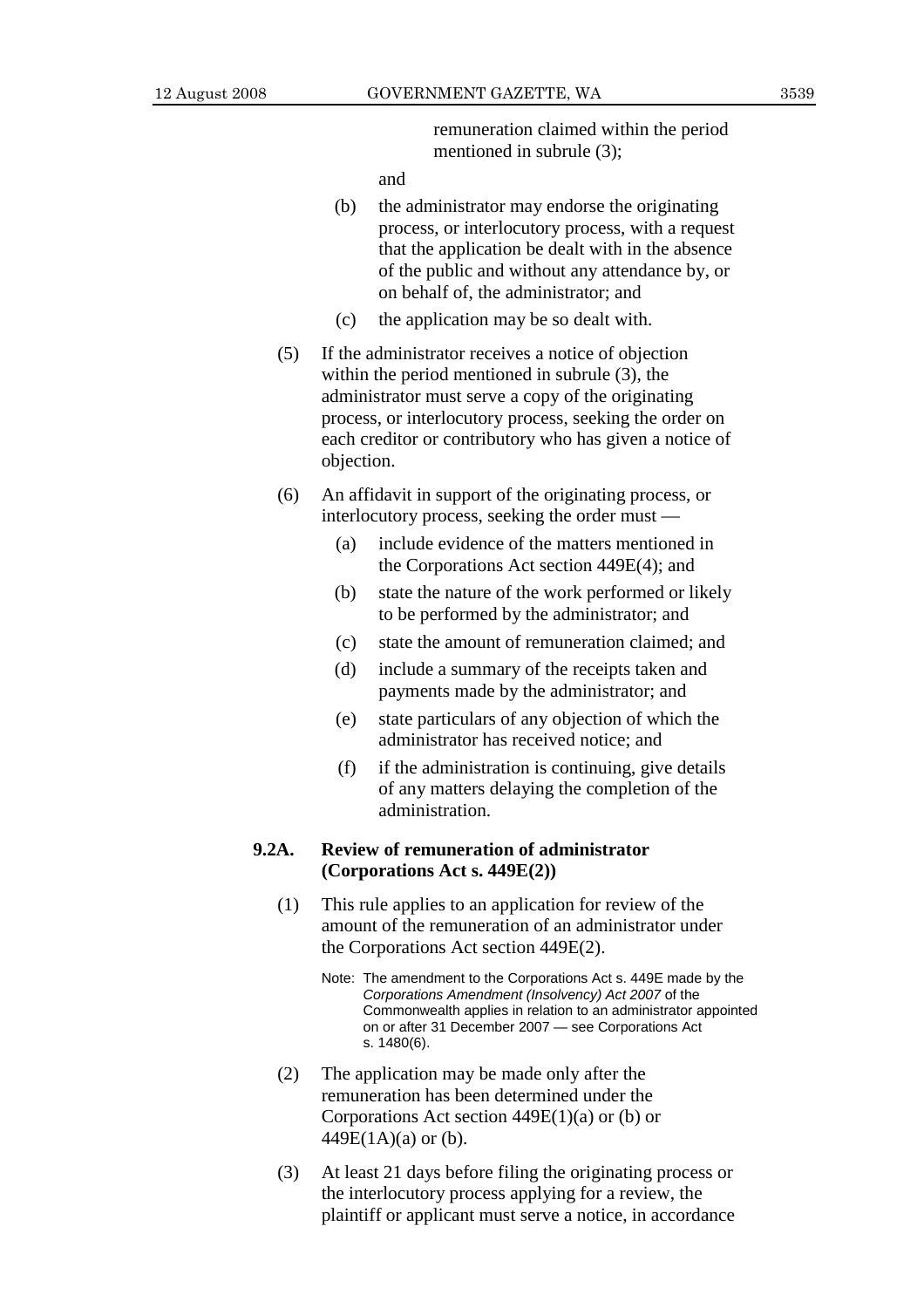with Form 16A, of intention to apply for the review and a copy of any affidavit on which the plaintiff or applicant intends to rely (other than an affidavit required by subrule (9)), on the following persons —

- (a) if there is a committee of creditors or a committee of inspection, each member of the committee;
- (b) if the remuneration of the administrator was determined by the creditors, each creditor who was present, in person or by proxy, at the meeting of creditors at which the remuneration was determined;
- (c) each member of the company whose shareholding represents at least 10% of the issued capital of the company.
- (4) Within 21 days after the last service of the documents mentioned in subrule (3), any person on whom the notice has been served may serve on the plaintiff or applicant a notice —
	- (a) stating the person's intention to appear at the hearing of the applicant for review, and
	- (b) setting out the issues that the person seeks to raise before the Court.
- (5) A person mentioned in subrule (3) is entitled to be heard on the application for review, but only (unless the Court otherwise orders) if the person has served on the plaintiff or applicant a notice in accordance with subrule (4).
- (6) If the plaintiff or applicant is served with a notice in accordance with subrule (4), the plaintiff or applicant must serve a copy of the originating process or interlocutory process applying for the review on each person who has served such a notice.
- (7) The administrator must file an affidavit stating the following matters —
	- (a) the matters mentioned in the Corporations Act section 449E(4);
	- (b) the nature of the work performed or likely to be performed by the administrator;
	- (c) the amount of remuneration claimed by the administrator if that amount is different from the amount of remuneration that has been determined;
	- (d) a summary of the receipts taken and payments made by the administrator;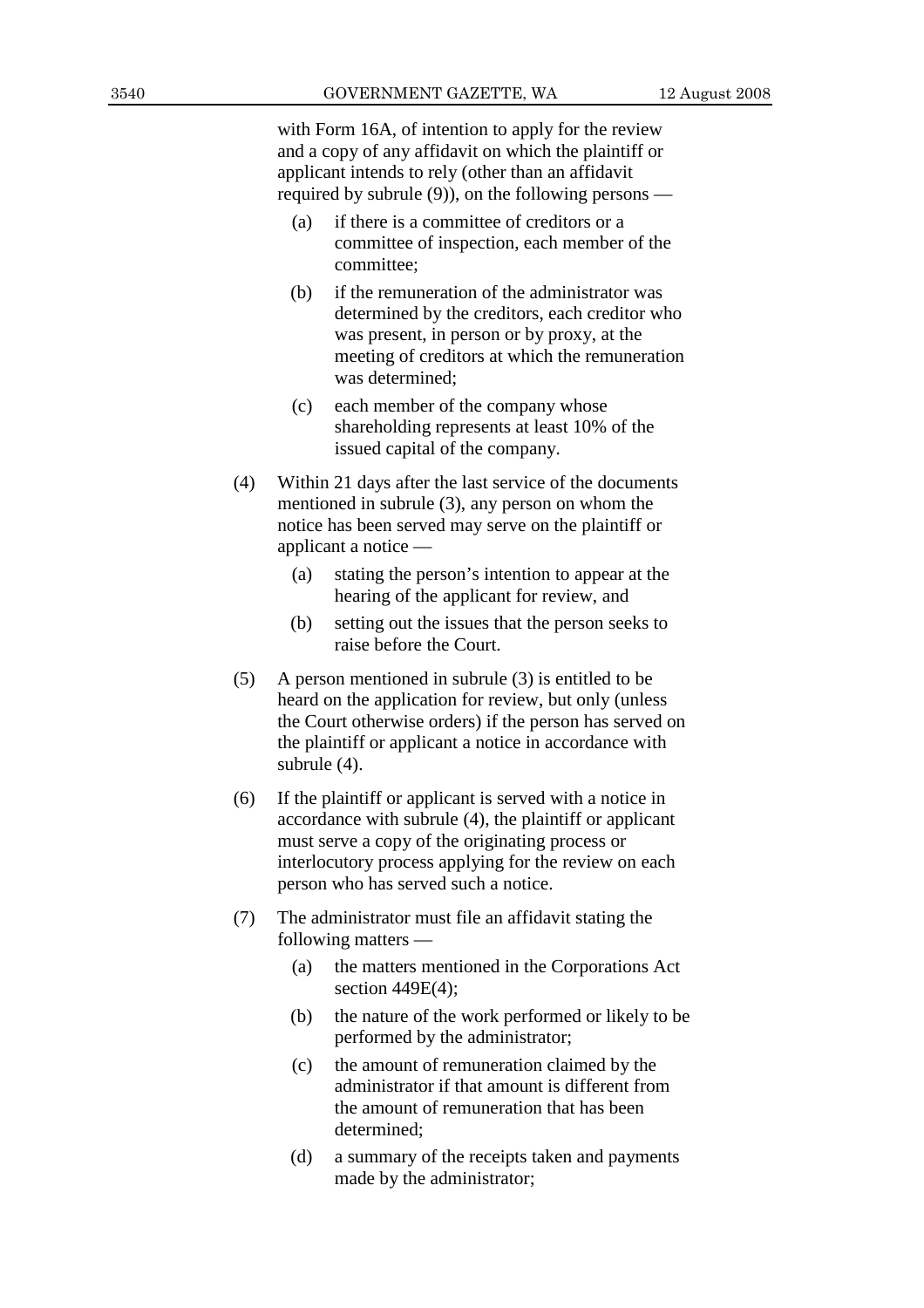".

 $\ddot{\hspace{1mm} \cdot}$ 

- (e) particulars of any objection to the remuneration as determined, of which the administrator has received notice;
- (f) if the administration is continuing details of any matters delaying the completion of the administration.
- (8) The affidavit mentioned in subrule (7) must annex a copy of the report that the administrator was required to prepare before remuneration was determined.
- (9) The plaintiff or applicant must
	- (a) file an affidavit stating whether any notice or notices under subrule (4) has or have been served: and
	- (b) annex or exhibit to the affidavit a copy of any such notice.

# **9. Rule 9.3 amended**

- (1) Rule 9.3(3)(b) is deleted and the following paragraph is inserted instead —
	- $\epsilon$
- (b) each member of any committee of inspection or, if there is no committee of inspection, each of the 5 largest (measured by amount of debt) creditors of the company;
- (2) Rule 9.3(7)(a) is amended by deleting "carried out" and inserting instead
	- performed or likely to be performed ".
- (3) Rule  $9.3(7)(c)$  is amended by deleting "for the period for which remuneration is claimed".
- (4) After rule 9.3(7) the following subrule is inserted
	- .<br>44
- (8) The affidavit must also provide evidence of the matters mentioned in the Corporations Act section 473(10) —
	- (a) to the extent that they may be relevant to a provisional liquidator; and
	- (b) as if references in that subsection to "liquidator" were references to "provisional liquidator".

".

# **10. Rule 9.4 amended**

- (1) Rule 9.4(1) is amended by deleting "section 473(3)" and inserting instead —
	- " section  $473(3)(b)(ii)$  ".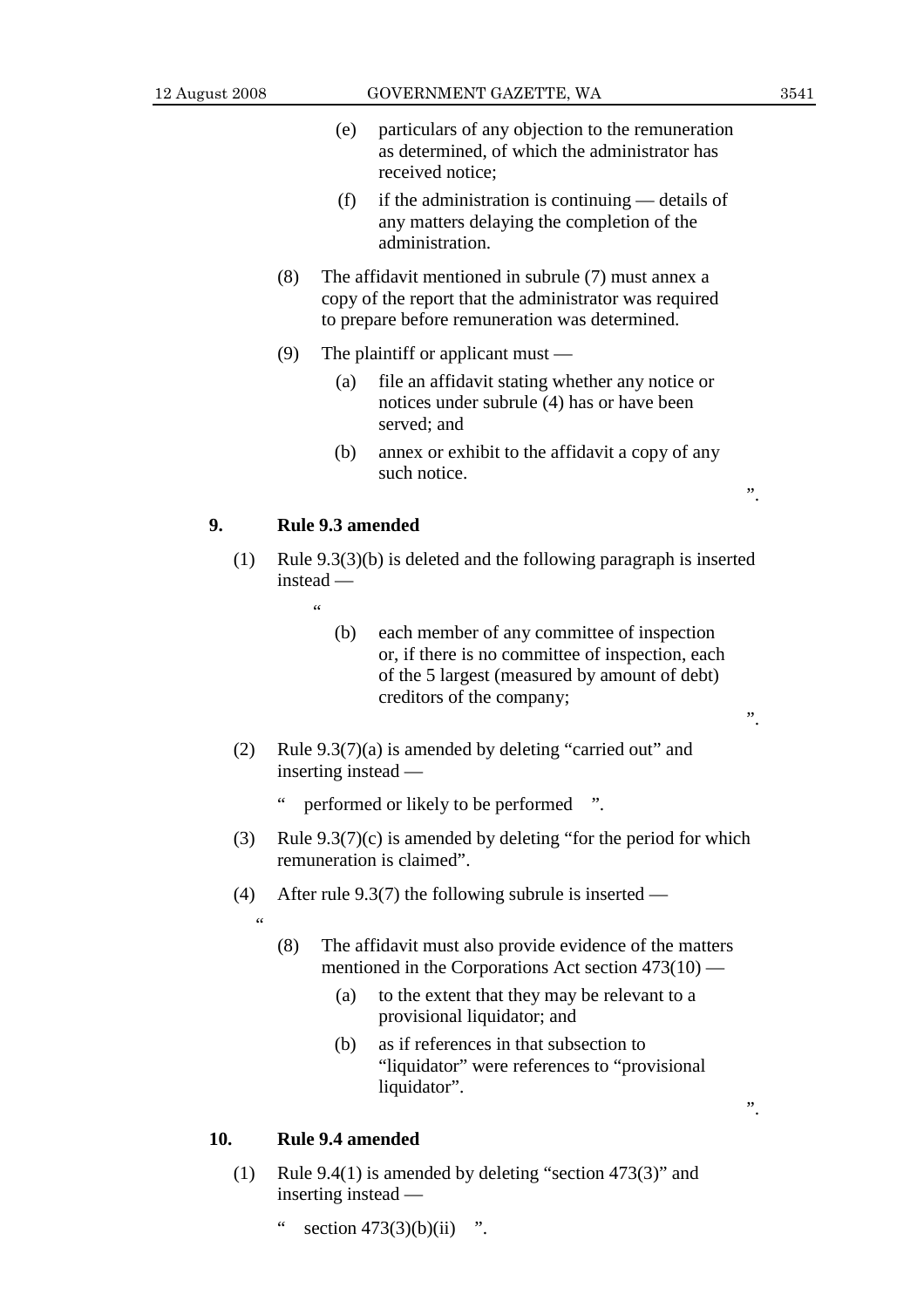"

 $\ddot{\hspace{1mm}1}$ 

".

".

(2) After rule 9.4(1) the following note is inserted —

 Note: The amendment to the Corporations Act s. 473 made by the *Corporations Amendment (Insolvency) Act 2007* of the Commonwealth applies in relation to a liquidator appointed on or after 31 December 2007 — see Corporations Act s. 1480(7).

 (3) Rule 9.4(3)(a) is amended by deleting "the meeting of creditors;" and inserting instead — "

> any meeting of creditors at which the remuneration of the liquidator was considered;

- (4) Rule 9.4(3)(b) is amended by deleting "creditors;" and inserting instead —
	- " inspection; ".
- (5) Rule 9.4(3)(c) is deleted and the following paragraphs are inserted instead —
	-

"

"

- (c) if there is no committee of inspection, and no meeting of creditors has been convened and held, each of the 5 largest (measured by amount of debt) creditors of the company;
- (d) each member of the company whose shareholding represents at least 10% of the issued capital of the company.
- (6) Rule 9.4(7) is repealed and the following subrule is inserted instead —
	- (7) An affidavit in support of the interlocutory process seeking the order must —
		- (a) include evidence of the matters mentioned in the Corporations Act section 473(10); and
		- (b) state the nature of the work performed or likely to be performed by the liquidator; and
		- (c) state the amount of remuneration claimed; and
		- (d) include a summary of the receipts taken and payments made by the liquidator; and
		- (e) state particulars of any objection of which the liquidator has received notice; and
		- (f) if the winding up is continuing, give details of any matters delaying the completion of the winding up.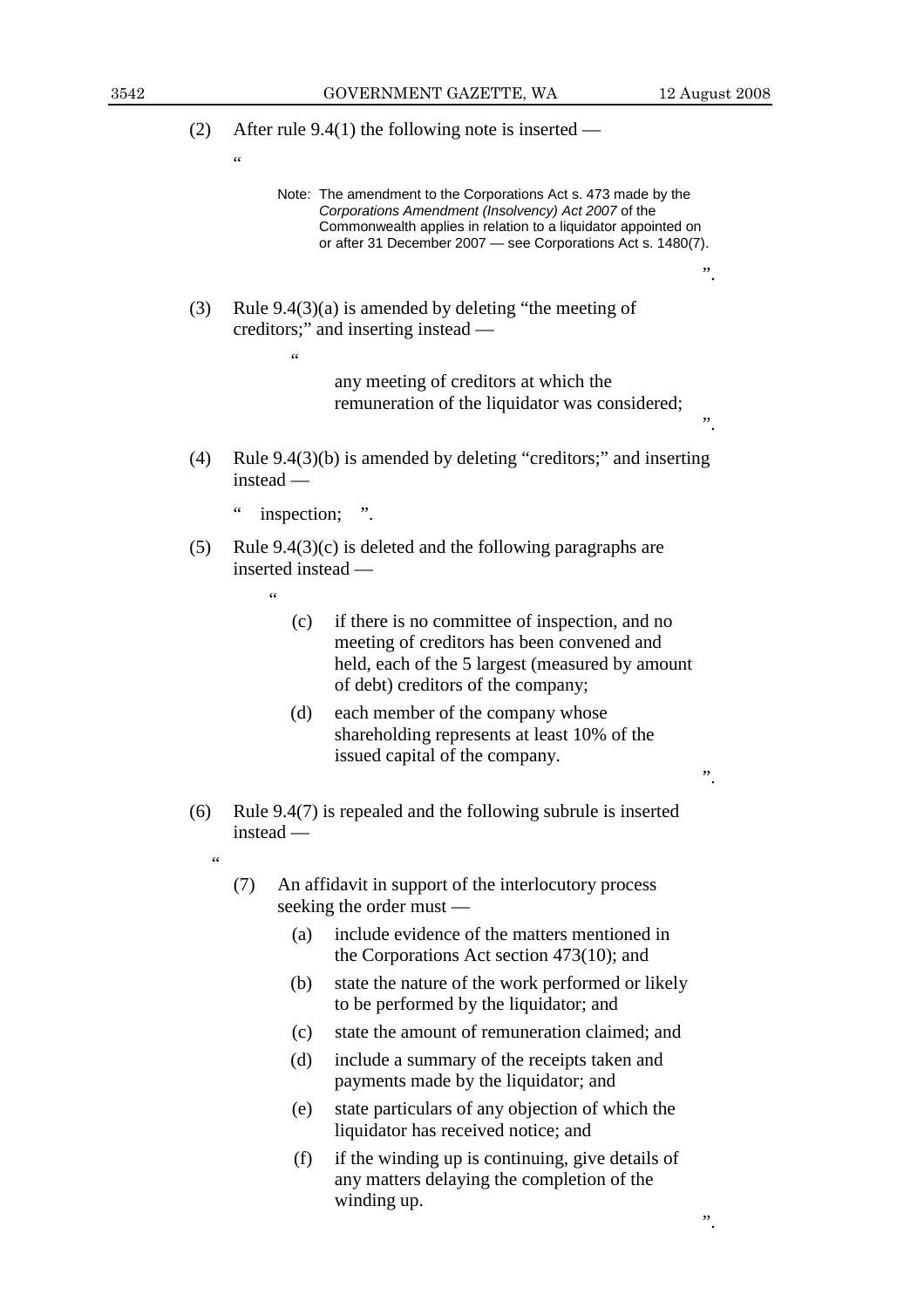#### **11. Rule 9.4A inserted**

After rule 9.4 the following rule is inserted —

 $\epsilon$ 

## **9.4A. Review of remuneration of liquidator (Corporations Act s. 473(5) and (6) and s. 504(1))**

 (1) This rule applies to an application for review of the amount of the remuneration of a liquidator under the Corporations Act section 473(5) or (6) or 504(1).

- (2) The application may only be made after remuneration has been determined under section 473(3)(a) or (b)(i), or fixed under section 495(1) or 499(3), of the Corporations Act.
- (3) At least 21 days before filing the originating process or interlocutory process applying for a review, the plaintiff or applicant must serve a notice, in accordance with Form 16A, of intention to apply for the review and a copy of any affidavit on which the plaintiff or applicant intends to rely (other than an affidavit required by subrule  $(9)$ , on the following persons —
	- (a) if there is a committee of inspection each member of the committee;
	- (b) if the remuneration of the liquidator was determined or fixed by the creditors — each creditor who was present, in person or by proxy, at the meeting of creditors at which the remuneration was determined or fixed;
	- (c) each member of the company whose shareholding represents at least 10% of the issued capital of the company.
- (4) Within 21 days after the last service of the documents mentioned in subrule (3), any person on whom the notice has been served may serve on the plaintiff or applicant a notice —
	- (a) stating the person's intention to appear at the hearing of the application for review; and
	- (b) setting out the issues that the person seeks to raise before the Court.
- (5) A person mentioned in subrule (3) is entitled to be heard on the application for review, but only (unless the Court otherwise orders) if the person has served on the plaintiff or applicant a notice in accordance with subrule (4).

Note: The amendment to the Corporations Act s. 504 made by the *Corporations Amendment (Insolvency) Act 2007* of the Commonwealth applies in relation to a liquidator appointed on or after 31 December 2007 — see Corporations Act s. 1480(7).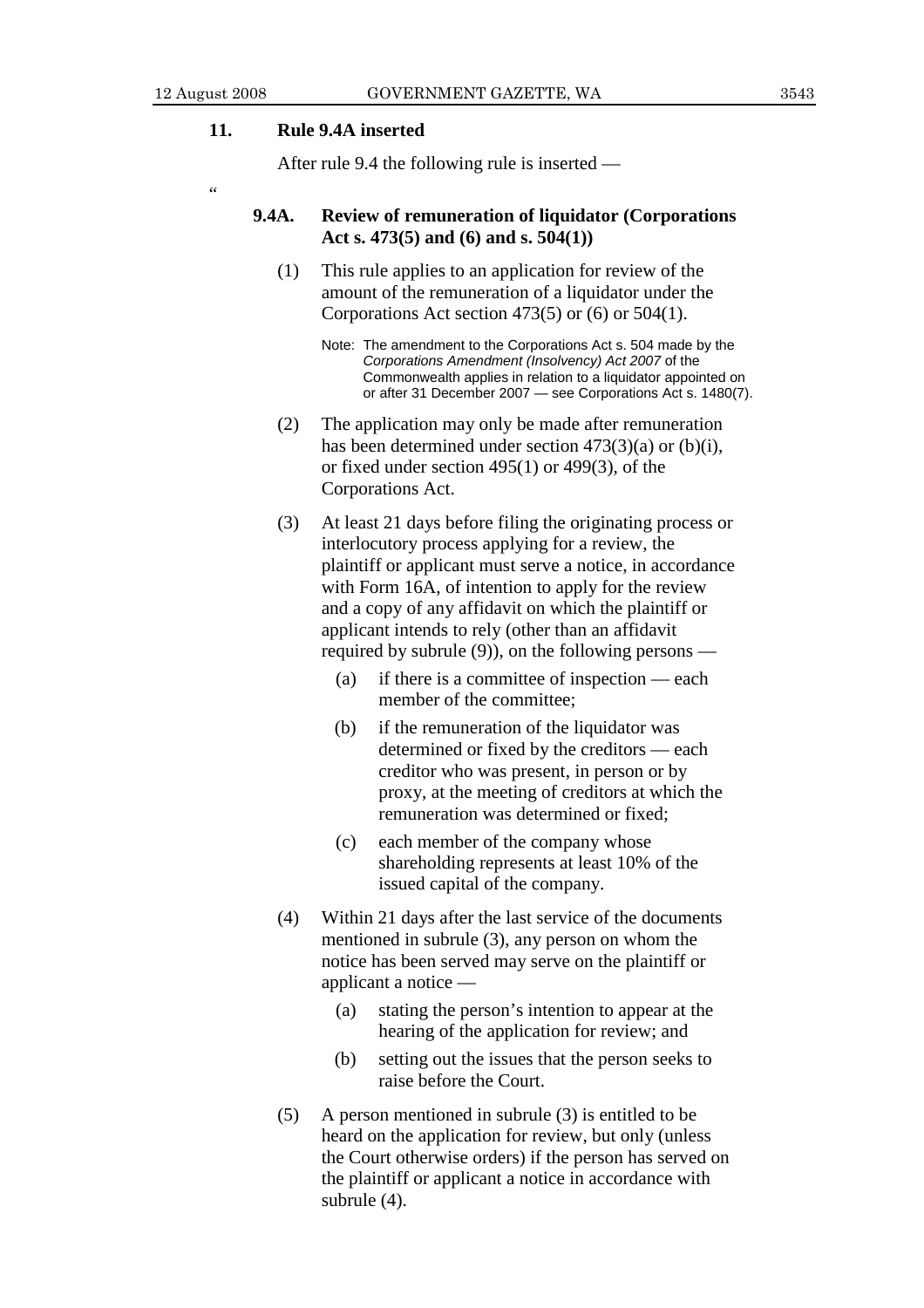|  | (6)                                             | If the plaintiff or applicant is served with a notice in |
|--|-------------------------------------------------|----------------------------------------------------------|
|  |                                                 | accordance with subrule (4), the plaintiff or applicant  |
|  | must serve a copy of the originating process or |                                                          |
|  |                                                 | interlocutory process applying for the review on each    |

 (7) The liquidator must file an affidavit stating the following matters —

person who has served such a notice.

- (a) for an application under the Corporations Act section 473(5) or  $(6)$  — the matters mentioned in the Corporations Act section 473(10);
- (b) for an application under the Corporations Act section  $504(1)$  — the matters mentioned in the Corporations Act section 504(2);
- (c) the nature of the work performed or likely to be performed by the liquidator;
- (d) the amount of remuneration claimed by the liquidator if the amount is different from the amount of remuneration that has been determined or fixed;
- (e) a summary of the receipts taken and payments made by the liquidator;
- (f) particulars of any objection to the remuneration as determined or fixed of which the liquidator has received notice;
- $(g)$  if the winding up is continuing details of any matters delaying the completion of the winding up.
- (8) The affidavit under subrule (7) must annex a copy of the report that the liquidator was required to prepare before remuneration was determined or fixed.

 Note: For the requirement to prepare a report, see Corporations Act s. 473(11), 473(12), 495(5), 499(6) and 499(7).

- (9) The plaintiff or applicant must
	- (a) file an affidavit stating whether any notice or notices under subrule (4) has or have been served; and
	- (b) annex or exhibit to the affidavit a copy of any such notice.

# ".

## **12. Rule 9.5 amended**

 (1) Rule 9.5(3)(b) and "and" after it are deleted and the following is inserted instead —

"

 (b) each member of any committee of creditors or committee of inspection or, if there is no committee of creditors or committee of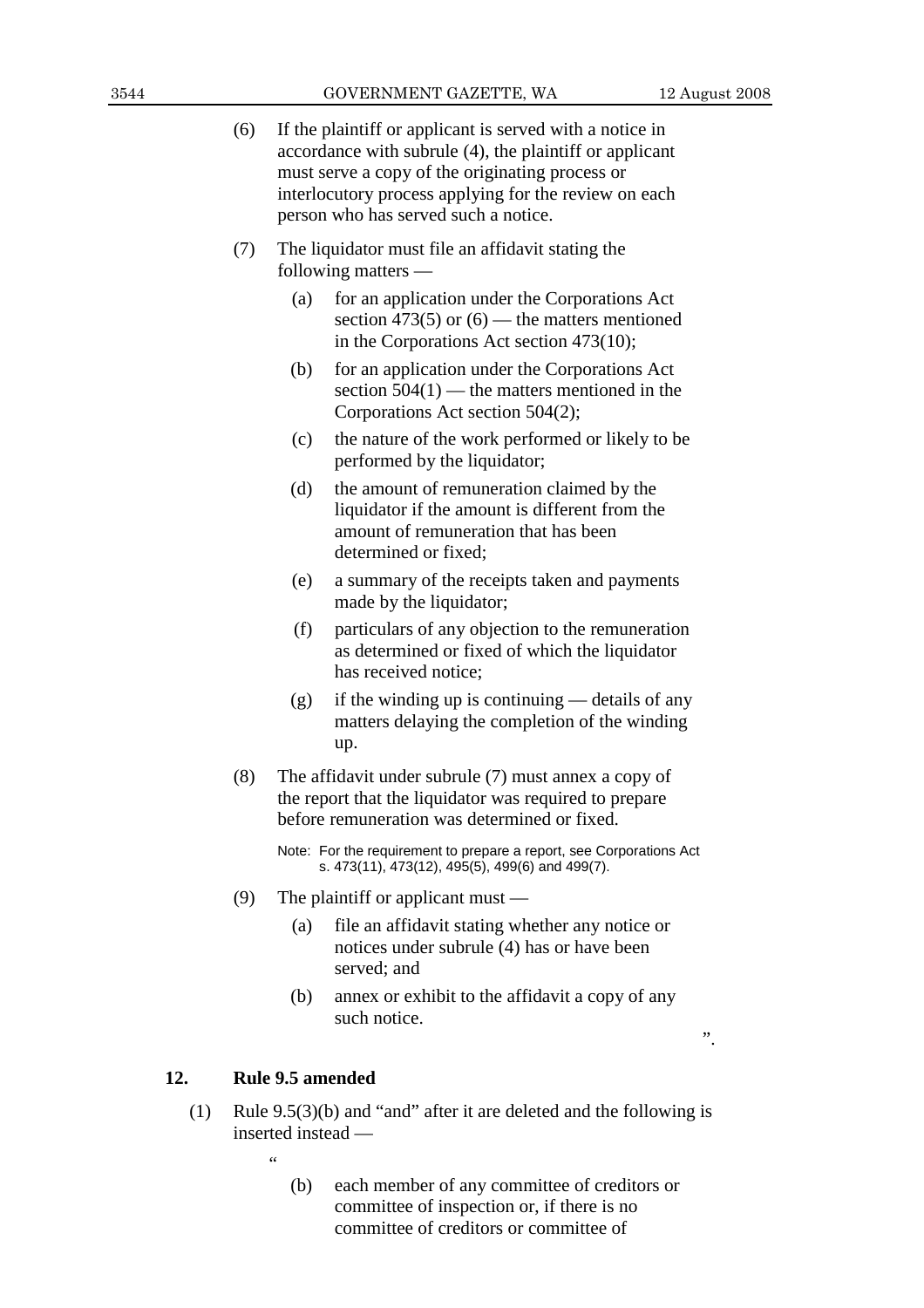"

inspection, each of the 5 largest (measured by amount of debt) creditors of the company; and

- (2) Rule 9.5(7)(a) is amended by deleting "carried out" and inserting instead
	- performed or likely to be performed ".
- (3) Rule 9.5(7)(c) is amended by deleting "for the period for which remuneration is claimed".

## **13. Part 11A inserted**

After Part 11 the following Part is inserted —

# **Part 11A — Warrants (Corporations Act s. 486B and Part 5.4B Division 3 Subdivision B)**

# **11A.1. Arrest of person (Corporations Act s. 486B) — Form 17A**

- (1) An application for the issue of a warrant under the Corporations Act section 486B(1) for the arrest of a person must state the grounds for the issue of the warrant.
- (2) The application must be accompanied by an affidavit stating the facts in support of the application.
- (3) The warrant must be in accordance with Form 17A.
- (4) If a person is arrested under the warrant, the person who carried out the arrest must immediately give notice of the arrest to the Principal Registrar.
	- Note: The Corporations Act s. 489A to 489E, inserted by the *Corporations Amendment (Insolvency) Act 2007* of the Commonwealth, apply in relation to a warrant issued on or after 31 December 2007 — see Corporations Act s. 1481(3).

#### **14. Schedule 1 amended**

- (1) Schedule 1 Form 8 is amended as follows:
	- (a) by inserting after the paragraph beginning with "I am not aware" the following —
- "

#### EITHER

I am not aware of any relevant relationship mentioned in section 60(2) of the *Corporations Act 2001* of the Commonwealth.

OR

I have, or have had within the preceding 24 months, the following relevant relationships mentioned in section 60(2) of the *Corporations Act 2001* of the Commonwealth. [*Set out all relevant relationships.*]

 $\ddot{\hspace{1mm} \cdot}$ 

 $\ddot{\hspace{1mm} \cdot}$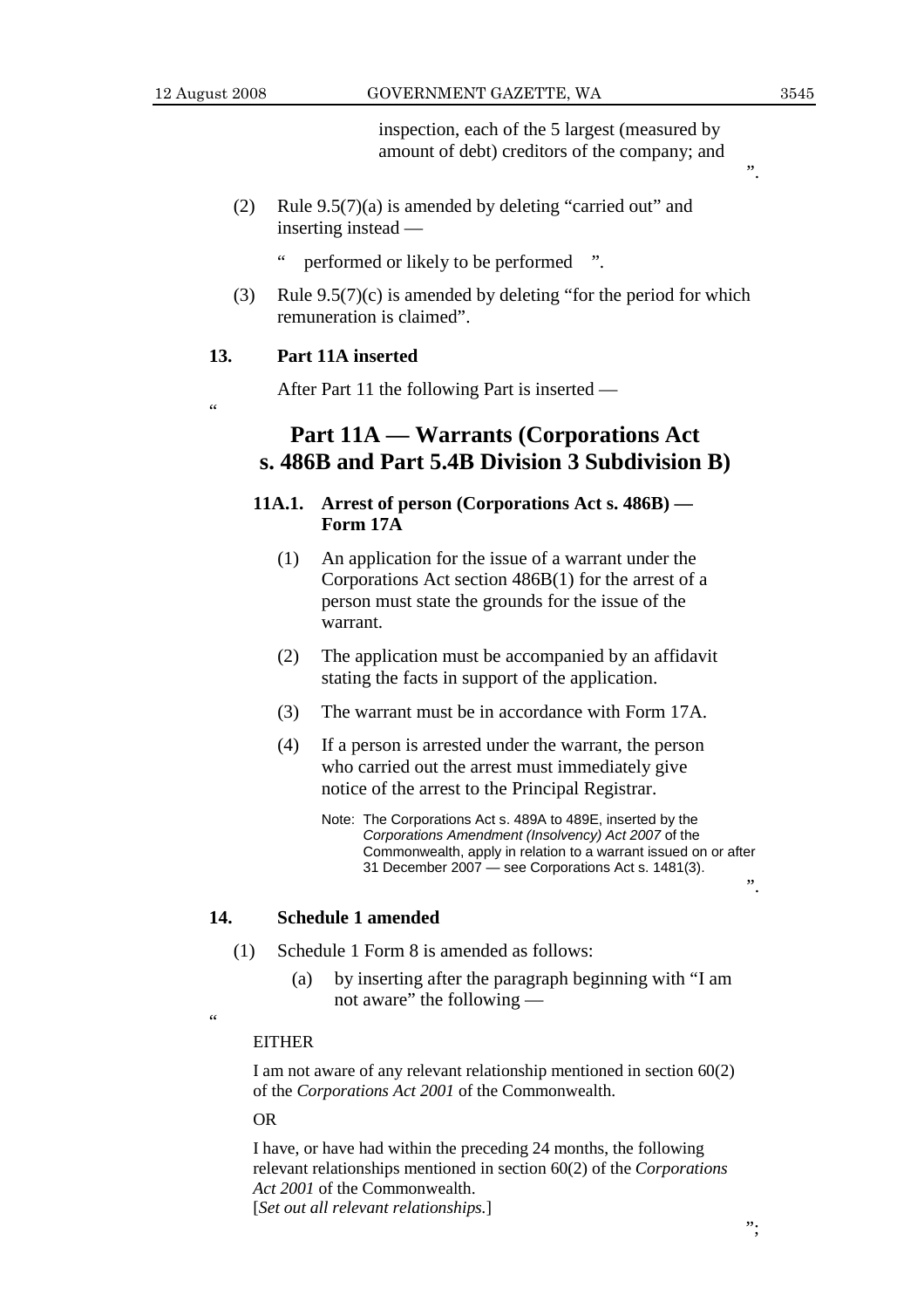".

".

- (b) by inserting after the paragraph beginning with "The hourly rates" the following —
- Note: The requirement to disclose hourly rates should not be taken to imply that remuneration on an hourly basis is the most desirable or appropriate arrangement in every case. The Corporations Act acknowledges that another method of calculating remuneration may be appropriate (see, for example, s. 473(2) and (3)).
- (2) Schedule 1 is amended by inserting after Form 16 the following form —

#### "

.,

#### **Form 16A**

rules 9.2A, 9.4A

#### **Notice of intention to apply for review of remuneration**

IN THE MATTER OF [*company name*]

ACN or ABN: [*ACN or ABN of company to which proceeding relates*]

TO: [*name and address of person to whom notice is given*]

TAKE NOTICE that, not less than 21 days after this notice is served on you, I, [*name and address of proposed plaintiff or applicant*], the \*[\*administrator/\*liquidator of the above company,] intend to apply to the Court to review \*the remuneration of/\*my remuneration as the \*administrator/\*liquidator of the company.

The amount of the remuneration that has been determined or fixed is [*state the amount*]. The remuneration was determined or fixed by [*state who determined or fixed the remuneration*] on [*state the date when the remuneration was determined or fixed*].

I intend to apply for an order to \*confirm/\*increase/\*reduce the remuneration.

[*Set out the grounds upon which an order or orders will be sought. If an order to increase or reduce the remuneration is sought, set out the amount by which the remuneration is sought to be increased or reduced.*]

If you wish to appear at the hearing of the application, in order to raise any issues before the Court, you must, within 21 days after being served with this notice, serve on me a notice under rule \*9.2A(4)/ \*9.4A(4) of the *Supreme Court (Corporations) (WA) Rules 2004*, stating your intention to appear at the hearing and setting out the issues that you seek to raise before the Court.

Date:

. . . . . . . . . . . . . . . . . . . . . *Signature of proposed plaintiff or applicant* 

*\* Omit if not applicable*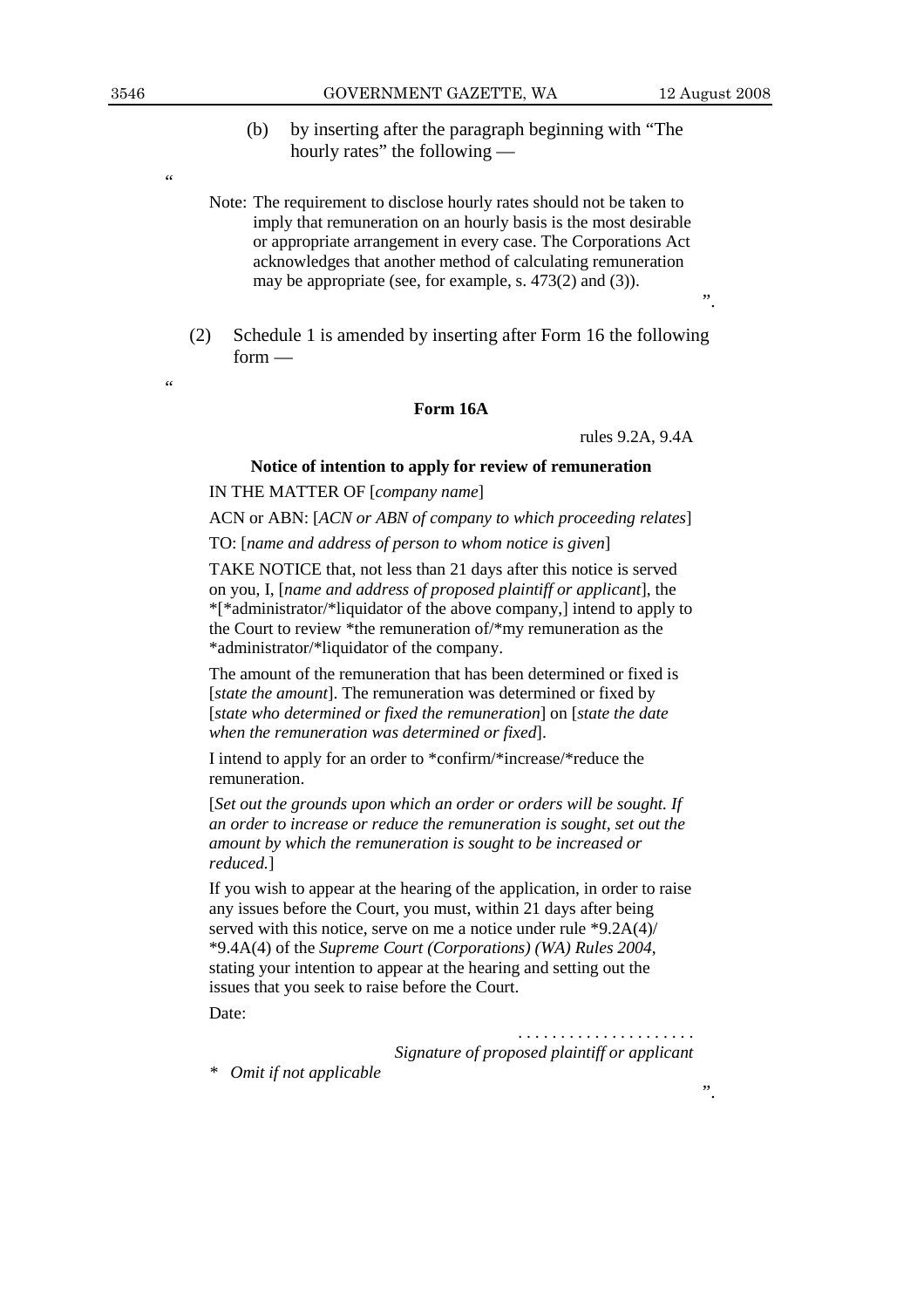.<br>.

 (3) Schedule 1 is amended by inserting after Form 17 the following form —

#### **Form 17A**

#### *Corporations Act 2001* (Cth) s. 486B and *Supreme Court (Corporations) (WA) Rules 2004* r. 11A.1

#### **Arrest warrant**

#### [*Title*]

TO: All members and special members of the Australian Federal Police and to all officers of the police force of the State or Territory in which [*name of person*] is found, and to the Sheriff of that State or Territory and all of that Sheriff 's officers.

#### WHEREAS:

- \* [*name of company*] (the Company) is being wound up in insolvency\* *or*
- [*name of company*] (the Company) is being wound up by the Court\* *or*
- \* an application has been made for [*name of company*] (the Company) to be wound up\*

#### AND THE COURT IS SATISFIED THAT [*name of person*]:

- (a) is about to leave Australia in order to avoid:
	- (i) paying money to the company\* *or*
	- (ii) being examined about the company's affairs\* *or*
	- (iii) complying with an order of the Court, or some other obligation, under Chapter 5 of the *Corporations Act 2001*  (Cth) in connection with the winding up\* *or*
- (b) has concealed or removed property of the Company in order to prevent or delay the taking of the property into the liquidator's custody or control\* *or*
- (c) has destroyed, concealed or removed books of the Company or is about to do so,\*

THIS WARRANT THEREFORE requires and authorises you to take [*name of person*] and to bring \*him/\*her before the Court at [*address of court*] and to keep \*him/\*her there pending the making of a further order by the Court.

THIS WARRANT ALSO requires and authorises you to seize any property or books of the company in the possession of [*name of person*] and to deliver them into the custody of the Registrar of the Court to be kept by that Registrar until the Court makes an order for their disposal.

Note: Section 489A of the *Corporations Act 2001* of the

Commonwealth provides that if the Court issues a warrant under section 486B for a person to be arrested and brought before the Court, and the person is not in prison, then the person named in the warrant may be arrested by an officer of the police force of the State or Territory in which the person is found, or the Sheriff of that State or Territory or any of the Sheriff's officers, or a member or special member of the Australian Federal Police.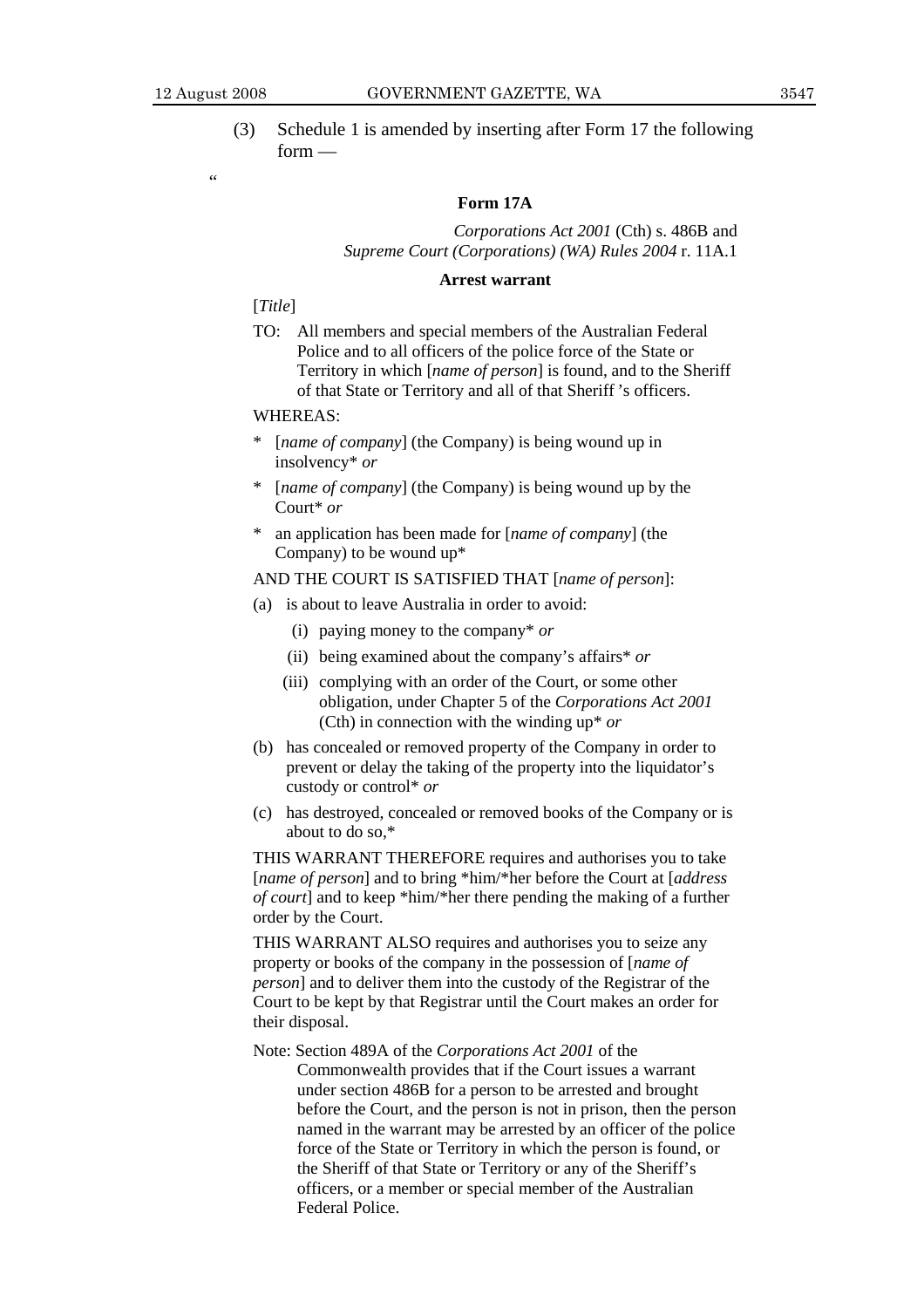".

Date:

. . . . . . . . . . . . . . . . . . . . . *Signed*  Judge/Registrar

*\* Omit if not applicable* 

# **15. Various references to "the Commission" changed to "ASIC"**

 Each provision listed in the Table to this rule is amended by deleting "the Commission" and inserting instead —

" ASIC ".

|                          | 1 avit                     |                           |
|--------------------------|----------------------------|---------------------------|
| <b>Provision</b>         | <b>Provision</b>           | <b>Provision</b>          |
| r. $2.4(2)$              | r. $2.4A(3)(a)$            | r. $2.8(1)$ (2 places)    |
| r. $2.8(2)$ (2 places)   | r. $2.8(3)$                | r. $2.10(1)$ (2 places)   |
| r. $2.10(2)$ (2 places)  | r. $3.5(b)$                | r. $6.2(2)(a)$ (2 places) |
| r. $7.1(1)$              | r. $7.2(2)(a)$             | r. $7.5(1)(b)$            |
| r. $7.5(3)(e)$           | r. 7.5 $(3)(g)(i)$         | r. $7.5(3)$ (h)           |
| r. $7.7(2)(c)$           | r. $7.7(3)$                | r. $7.11(2)$              |
| r. $7.11(4)$             | r. $11.2(1)(a)$            | r. $11.2(1)(b)$           |
| r. 11.3 $(6)$ (3 places) | r. $11.5(3)(b)$ (3 places) | r. $11.8(1)(a)$           |
| r. $11.8(2)$ (2 places)  | r. $11.11(2)$ note         | r. 12.1 (2 places)        |
| r. 15.1                  | Sch. 1 Form $5(2$ places)  | Sch. 2 item 1 (2 places)  |
| Sch. 2 item 2            |                            |                           |

**Table** 

Dated: 5 August 2008. Judges' signatures:

| W. S. MARTIN    | J. R. McKECHNIE |
|-----------------|-----------------|
| M. J. MURRAY    | C. J. L. PULLIN |
| N. J. OWEN      | E. M. HEENAN    |
| C. D. STEYTLER  | N. JOHNSON      |
| A. J. TEMPLEMAN | R. L. SIMMONDS  |
| C. A. WHEELER   | D. W. NEWNESS   |

———————————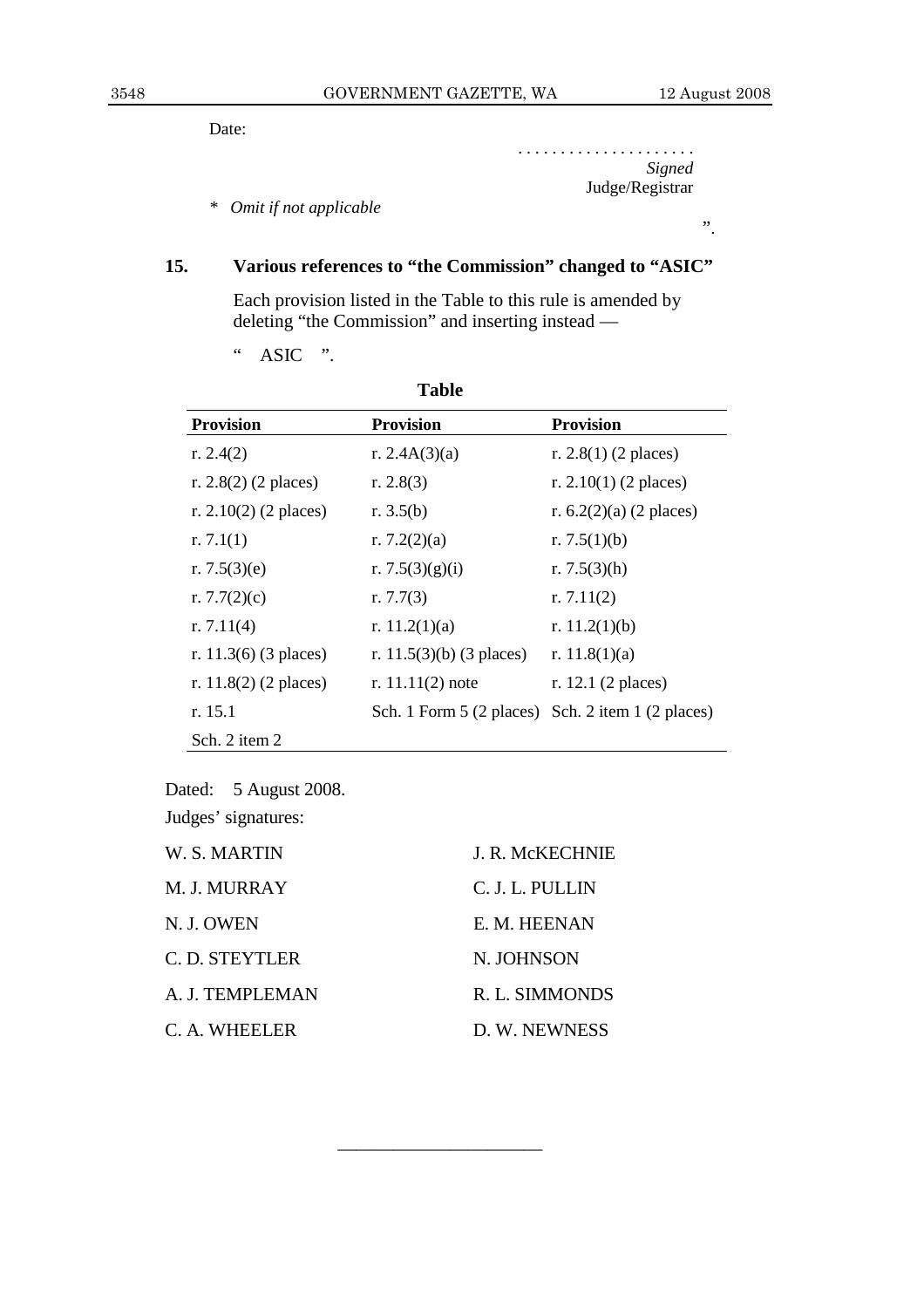# **— PART 2 —**

# **AGRICULTURE**

**AG401\*** 

#### **AGRICULTURE AND RELATED RESOURCES PROTECTION ACT 1976** DECLARED ANIMAL

Agriculture Protection Board, South Perth.

Acting pursuant to section 35 and 36 of the *Agriculture and Related Resources Protection Act 1976,* the Agriculture Protection Board hereby declares Red-crested Finch (*Coryphospingus cucullatus*) to be a declared animal, for the whole of the State and every part of the State, generally, that is assigned to categories A1, A2, A3 for the whole of the State.

Dated: 12 August 2008.

CHRIS RICHARDSON, Chairman.

**AG402\*** 

#### **AGRICULTURE AND RELATED RESOURCES PROTECTION ACT 1976** REVOCATION

———————————

Agriculture Protection Board South Perth

Acting pursuant to sections 35 and 36 of the *Agriculture and Related Resources Protection Act 1976,* the Agriculture Protection Board hereby revokes all previous declarations relating to deer (family *cervidae*) and declares that—

- 1. Fallow deer (Dama dama), Red deer (Cervus elaphus) and Rusa deer (Cervus timorensis) are declared animals, for the whole State and every part of the State, generally, and are assigned to categories A4, A5, A6 for the whole of the State; and
- 2. all other species of deer (family Cervidae) are declared animals for the whole State and every part of the State, generally, and are assigned to categories A1, A2, A3 for the whole of the State.

Dated: 12 August 2008.

CHRIS RICHARDSON, Chairman.

# **CEMETERIES**

**CC401\*** 

#### **CEMETERIES ACT 1986**

*Shire of Gingin* 

In accordance with Section 53 (2) of Cemeteries Act 1986 and the Shire of Gingin Cemeteries Local Law (2004), it is hereby notified that the following fees and charges are applicable to the Gingin Cemetery—

| In open ground for sinking or re-opening grave                                    | \$700.00 |
|-----------------------------------------------------------------------------------|----------|
| Issue of a grant of Exclusive Right of Burial—Ordinary land for grave 2.4m x 1.2m | \$27.50  |
| For permission to construct a vault or headstone                                  | \$15.00  |
| For each internment on a Saturday, Sunday or after hours                          | \$85.00  |
| (Additional charge)                                                               |          |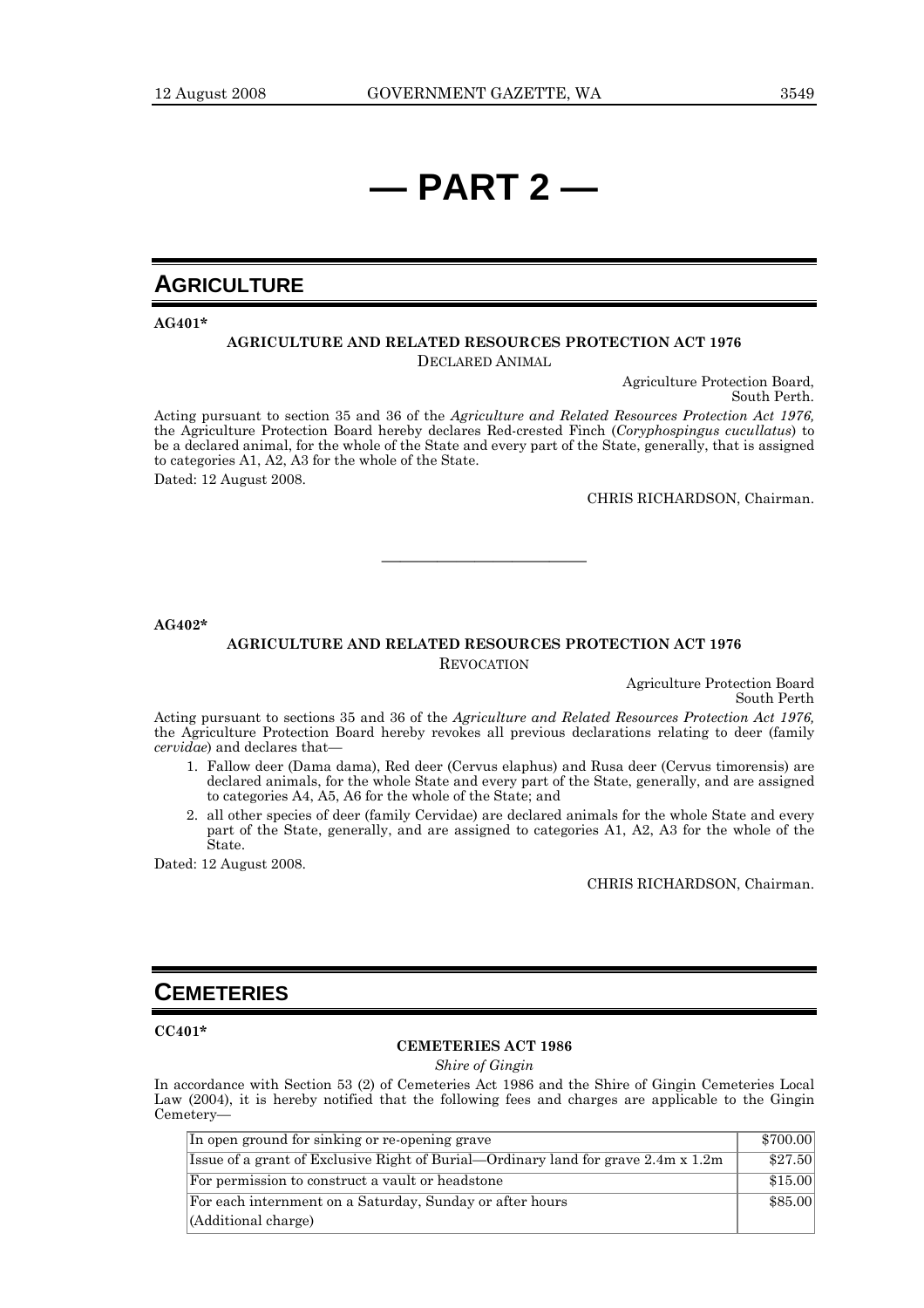3550 GOVERNMENT GAZETTE, WA 12 August 2008

| For removal of headstone/concrete works           | \$65.00 |
|---------------------------------------------------|---------|
| For internment of ashes (in ground or niche wall) | \$30.00 |
| Purchase of engraved Niche Wall Plaque            | Costl   |

23 July 2008.

S. D. FRASER, Chief Executive Officer.

# **FIRE AND EMERGENCY SERVICES**

#### **FE401\***

#### **BUSH FIRES ACT 1954**

*Town of Port Hedland* 

BUSH FIRES (SECTION 24E) NOTICE 2008

Correspondence No 00109 Fire and Emergency Services Authority

Made under Section 24E of the Act by the Chief Executive Officer of the Fire and Emergency Services Authority of Western Australia, pursuant to powers delegated and subdelegated.

#### **1. Citation**

This Notice may be cited as the Bush Fires (Section 24E) Notice 2008—Town of Port Hedland.

#### **2. Permission, valid for 5 years, to burn garden refuse or rubbish in rubbish tip during restricted or prohibited burning times**

(1) Permission is given for the use of fire in the open air for the purpose of destroying garden refuse or rubbish or for any like purpose.

(2) This permission has effect for the period of 5 years from the day on which this Notice is published in the *Government Gazette*.

#### **3. Land to which permission applies**

This Notice only applies in respect of the Town of Port Hedland's rubbish tip situated at the end of North Circular Rd, South Hedland.

#### **4. Conditions applying during the permission—Schedule 1**

During the period of the permission, the conditions specified in Schedule 1 apply to a fire which is to be lit, or which is lit, for the purpose of burning garden refuse or rubbish or for any like purpose in a rubbish tip during the restricted burning times and the prohibited burning times.

#### **Schedule 1—CONDITIONS**

#### **SPECIFIED CONDITIONS**

1. Only dry untreated wood, timber and garden refuse may be burnt under this suspension.

2. A sign notifying the public of the unauthorised lighting of fires shall be provided by the Local Government and maintained in good legible order at all times.

These signs shall be worded and display—

#### UNAUTHORISED LIGHTING OF FIRES IS PROHIBITED

#### **Sign Specifications**

Signs shall have letters in capitals, a minimum of five centimetres in height and be black on white background. Signs will be placed at the entrance to the rubbish tip and at the immediate proximity of the disposal site/s.

3. A sign directing the public to the designated disposal areas shall be provided by the Local Government and maintained in good legible order at all times.

These signs shall be worded and display—

'DOMESTIC REFUSE ONLY. DUMP HERE'

and/or

'GARDEN REFUSE, TIMBER & WOOD WASTE ONLY. DUMP HERE'

#### **Sign Specifications**

Signs shall have letters in capitals, a minimum of five centimetres in height and be black on white background. Signs will be placed at the entrance to the rubbish tip and at the immediate proximity of the disposal sites.

4. A wire mesh fence, a minimum of two metres in height, is to completely surround the rubbish tip site and is to be maintained in sound condition throughout the period of this suspension. The fence shall be constructed with an angled wing across the entrance so as to prevent wind blown materials exiting the site and the entrance shall be upwind of the annual prevailing winds. Wire mesh shall be a maximum of 100 millimetres in aperture size (ie Poultry Mesh type).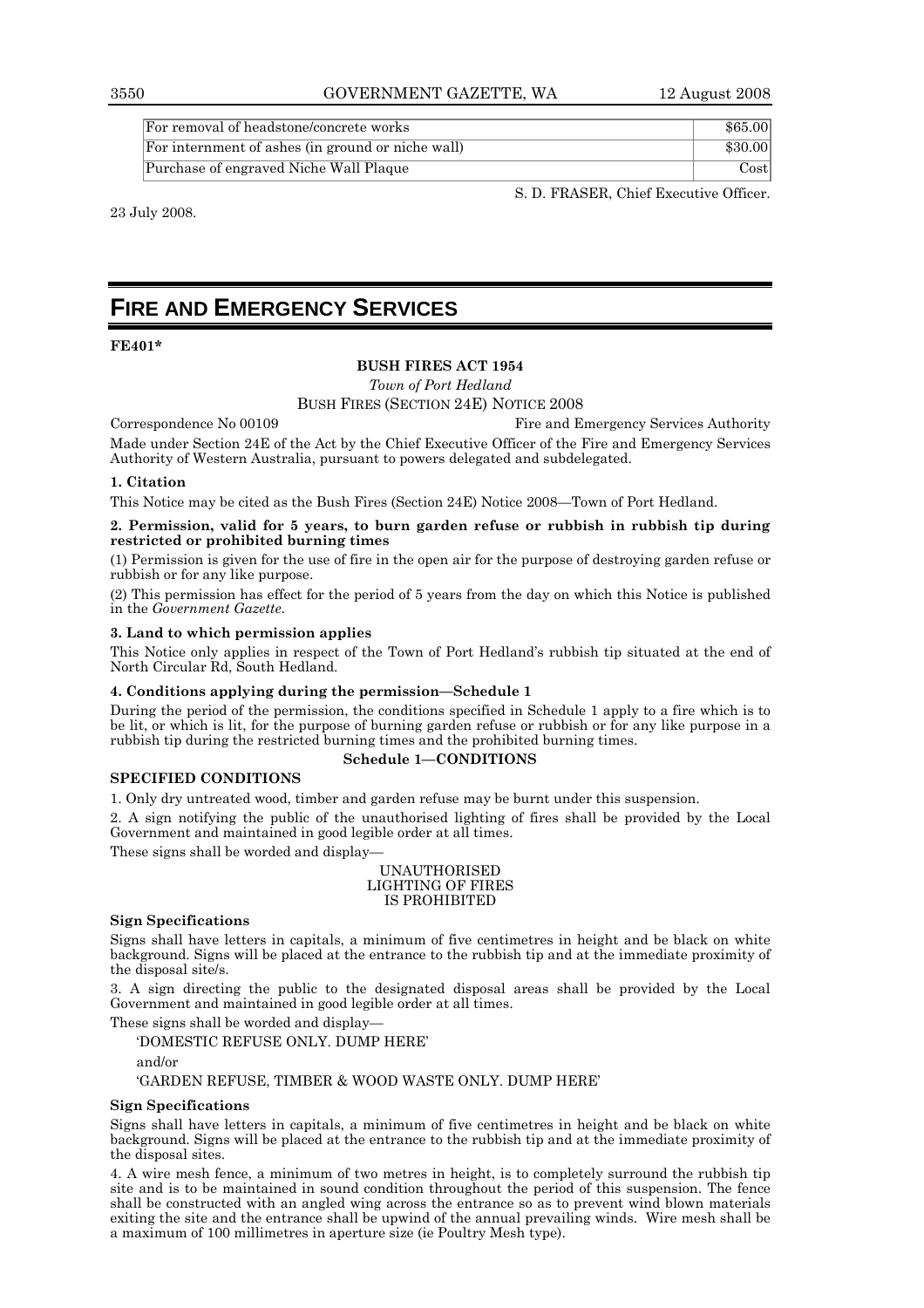5. A firebreak with a minimum of three metres width, cleared of all inflammable material, is to be maintained around the total perimeter of the disposal site/location throughout the Prohibited and Restricted Burning Period.

6. A buffer zone (distance) of 500 metres minimum will be maintained between the disposal site and any residential development or other developed areas (eg schools, hospitals, industrial areas).

7. A separation zone of a minimum of 25 metres must be maintained between the green waste disposal site and any domestic or commercial waste

8. Before any fires are lit for refuse disposal, the following must be notified—

- (a) Department of Environment and Conservation (DEC) District Officers, prior to any fire being lit within three kilometres of DEC managed land; and
- (b) FESA Fire Services Communication Centre.

9. Fires are to be lit only under the following conditions—

- the fire is lit by personnel specifically authorised to do so by the Local Government;
	- the fire is lit after a local forecast for the day has been obtained from the Bureau of Meteorology; and
- the Chief Bush Fire Control Officer or his designated deputies have been consulted and have agreed to the burn taking place.

10. No fires are to be lit on the site subject to this suspension on a day or part of a day for which the fire danger forecast issued by the Bureau of Meteorology in respect of that locality is Very High or Extreme.

11. Burning shall take place in designated areas of the rubbish tip. The designated areas shall be cleared of all inflammable material, save live standing trees, for a radius of 50 metres minimum. The garden refuse site and domestic refuse site will be located a minimum of 50 metres from the rubbish tip boundary. Domestic and commercial waste must be kept separate from the material to be burnt.

12. Material for burning shall be arranged in trenches or windrows, as directed by the Local Government. This area shall not be sited over a site which has been previously land filled.

13. All garden, timber and wood refuse burns shall be regularly heaped and stoked throughout the duration of the burn to ensure, as far as possible, a rapid and complete burn.

14. The volume of waste to be burnt shall not exceed that which can be safely burnt and declared safe within the hours of 12 midday and 12 midnight on any one day.

15. Until the fire is declared safe, it must be attended by at least two able-bodied personnel who have had the minimum level of Bush Fire Training, as defined by FESA.

16. Throughout the duration of a burn, a fire fighting vehicle (appliance) operated by the personnel referred to in Condition 9, with a minimum water carrying capacity of 500 litres, fitted with a minimum of 30 metres of 19 millimetre diameter rubber hose and pump capable of delivering a minimum of 250 litres of water per minute at a minimum of 700 kPA through an adjustable nozzle capable of projecting water in spray and jet configurations, must be on site.

17. All burns are to be declared **'SAFE'** by personnel specifically authorised to do so by the Bush Fire Control Officer for the local government district prior to fire fighting equipment and personnel being permitted to depart the area.

JO HARRISON-WARD, Chief Executive Officer.

# **LOCAL GOVERNMENT**

**LG401** 

#### **LOCAL GOVERNMENT ACT 1995**

*City of Melville* 

AUTHORISED PERSON

It is hereby notified for public information that Leanne Mclean, Evette Verney and Munembo Lindunda have been appointed as an Authorised Person at Garden City Shopping Centre (as defined in the City of Melville Parking Facilities Local Laws) and as an Authorised Person for the purposes of Section 9.10, 9.13 and 9.15 of the Local Government Act 1995.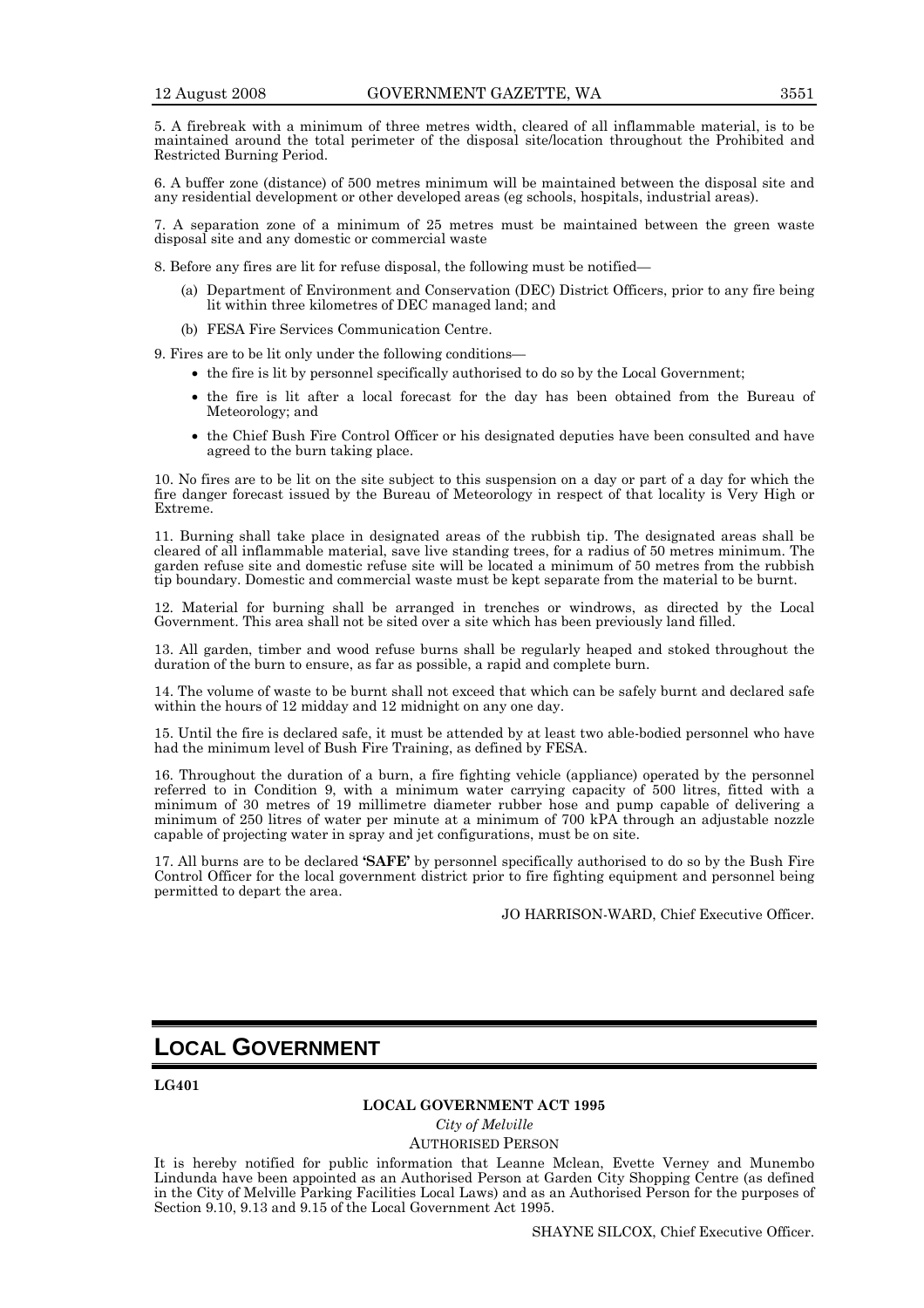**LG402** 

#### **LOCAL GOVERNMENT ACT 1995**

#### *City of Melville*

#### AUTHORISED PERSON

It is hereby notified for public information that Jean Chikonga and Paul Chidgey have been appointed as an Authorised Person at St John of God Hospital (as defined in the City of Melville Parking Facilities Local Laws) and as an Authorised Person for the purposes of Section 9.10, 9.13 and 9.15 of the Local Government Act 1995.

SHAYNE SILCOX, Chief Executive Officer.

#### **LG501\***

#### **BUSHFIRES ACT 1954**

———————————

*City of Armadale* 

#### NOTICE TO ALL OWNERS AND OCCUPIERS OF LAND WITHIN THE CITY OF ARMADALE

#### Please Read Carefully

*All property owners are required to have mineral earth trafficable firebreaks constructed in accordance with this notice by 30 November 2008 and maintained until 14 March 2009* 

Pursuant to the powers contained in Section 33 of the *Bush Fires Act 1954*, you are hereby required on or before the 30th day of November 2008 or within fourteen days of you becoming the owner or occupier of land should this be after the 30th day of November 2008 to clear firebreaks and remove flammable materials from the land owned or occupied by you as specified hereunder and to maintain the specified land and firebreaks clear of all flammable materials up to and including the 14th day of March 2009.

#### **DEFINITIONS**

- **"FIREBREAK"** means a strip of land that has been cleared of all trees, bushes, grasses and any other object or thing or flammable material leaving clear bare mineral earth. This includes the trimming back of all overhanging trees, bushes, shrubs and any other object or thing over the fire break area.
- **"FLAMMABLE"** means any bush, plant, tree, grass, mineral, vegetable, substance, object thing or material that may or is likely to catch fire and burn.
- **"TRAFFICABLE"** means to be able to travel from one point to another in a 4X4 fire vehicle on a firm and stable surface, unhindered without any obstruction or getting stuck bogged or trapped.
- **"VERTICAL AXIS"** means a continuous vertical uninterrupted line at a right angle to the horizontal line of the firebreak

#### **ALL AREAS OF LAND (within the City of Armadale) LESS THAN 5000 m2**

Have the entire land clear of all flammable material by mowing, slashing or other means. All grasses are to be maintained below 5 centimetres in height and all trees, bushes, shrubs are to be trimmed back over driveways and access ways to all buildings to three (3) metres wide with a clear vertical axis over it to afford access for emergency services to all structures and points of the property

On any lot having an area of less than 5,000m2, the keeping of grass on the lot at all times covered by this notice to a height less than 5 centimetres will be accepted in lieu of clearing a firebreak.

#### **ALL AREAS OF LAND (within the City of Armadale) OVER 5000 m2**

Install bare mineral earth trafficable firebreaks clear of all flammable material to a minimum of three (3) metres wide immediately inside all external boundaries of the land with all overhanging branches, trees, limbs etc. to be trimmed back to four (4) metres wide with a clear vertical axis over the firebreak area. Install bare mineral earth trafficable firebreaks to a minimum of three (3) metres wide immediately surrounding all buildings, sheds and haystacks or groups of buildings situated on the land, with all overhanging branches, trees, limbs etc. to be trimmed back to three (3) metres wide with a clear vertical axis over the firebreak area . This includes driveways and access to all buildings on the land

Installation methods may vary to suit your property environment, these may include, but not limited to ploughing, cultivating, scarifying, burning, grading, chemical spraying

If the requirements of this notice are carried out by burning, such burning must be in accordance with the relevant provisions of the Bush Fires Act.

#### • **MOWED FIREBREAKS ARE NOT PERMITTED**

#### **HAZARD REDUCTION**

In addition to the provisions of this notice you may be required to carry out further works which are considered necessary by Council or an Authorised Officer of the City and specified by way of a separate written notice forwarded to the address as shown on the City of Armadale rates record for the relevant land.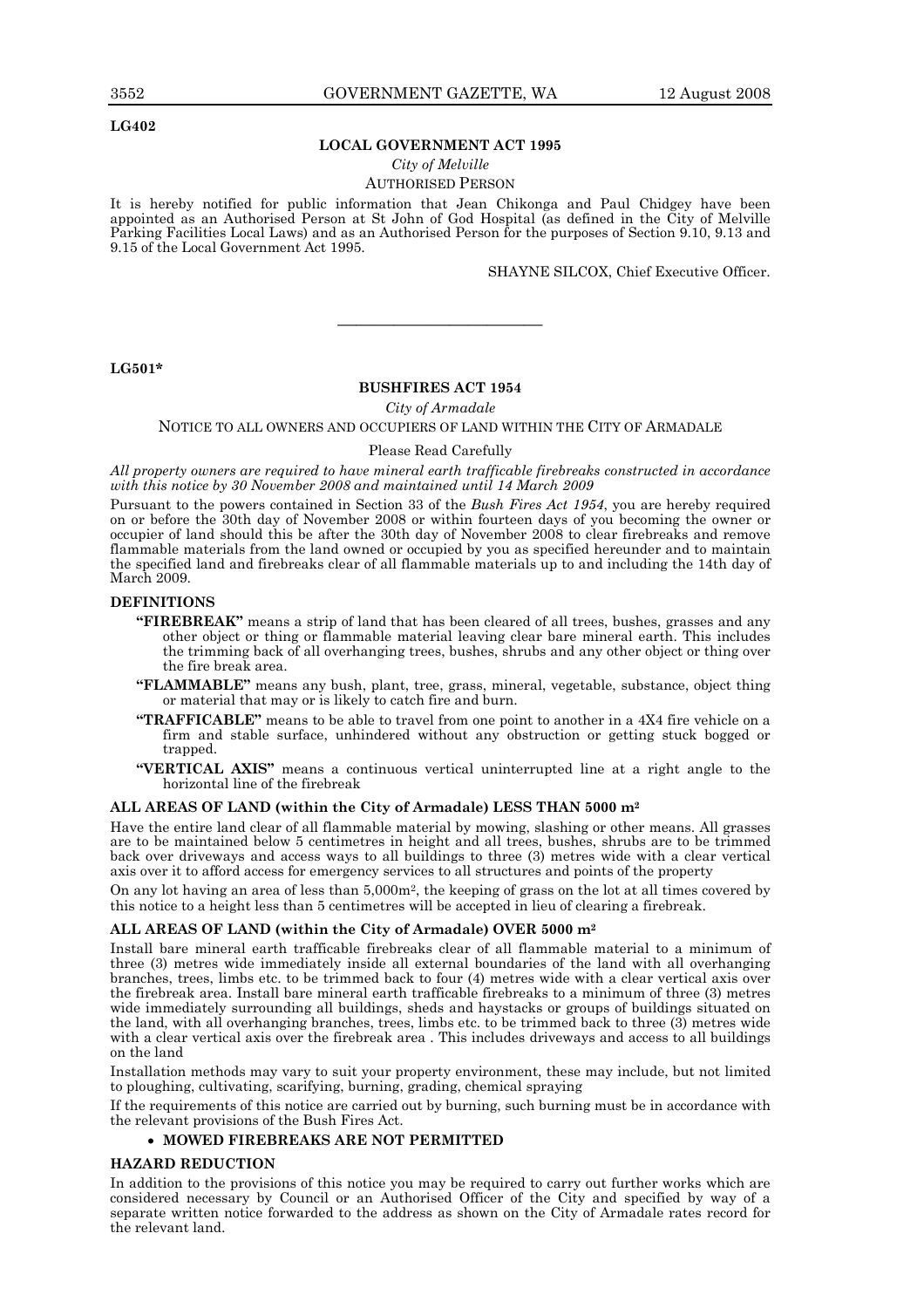#### **APPLICATION TO VARY FIREBREAK REQUIREMENTS**

If it is considered impracticable for any reason whatsoever to clear firebreaks or establish other arrangements as required by this notice, you may apply in writing to the Council of the City of Armadale, or its duly Authorised Officers no later than the 1st day of November 2008 for permission to provide firebreaks in alternative positions on the land. If permission is not granted by the Council or its duly Authorised Officers you must comply with the requirements of this notice.

In some instances naturally occurring features such as rocky outcrops, natural watercourses or landscaping such as reticulated gardens, lawns or driveways may be an acceptable substitute for cleared firebreaks. This option must first be discussed with an Authorised Officer of the City, and approved by the Authorised Officer in writing

All firebreaks and other alternative arrangements allowed by the preceding parts of this notice must be established on or before the 30th day of November 2008 (or within 14 days of you becoming the owner or occupier should this occur after that date) and remain clear of flammable material up to and including the 14th day of March 2009.

#### • **COUNCIL DOES NOT ISSUE EXEMPTIONS TO THE FIREBREAK NOTICE**

#### **DOES YOUR PROPERTY HAVE A FIRE MANAGEMENT PLAN**

All properties with a Fire Management Plan approved as part of subdivision consent shall comply with the plan in its entirety

PENALTY: \$5000

#### **FUEL STORAGE**

On all land where fuel drum ramps are located and where fuel dumps, whether contained fuel or not, are stored, clear maintained firebreaks three (3) metres wide with a clear vertical axis over it, around any drum, ramp or stack of drums.

#### **NO BURNING ON SUNDAY OR PUBLIC HOLIDAY**

Except when specifically authorised to do so for purpose of fuel reduction by a Bush Fire Control Officer (BFCO) appointed by Council under the provisions of the Bush Fires Act 1954, an owner or occupier of land shall not set fire to, or cause or allow to be set on fire, any bush, rubbish or refuse whatsoever on a Sunday or a day that is a Public Holiday.

#### **PENALTIES**

The penalty for failing to comply with this notice is a fine not exceeding \$5,000 and a person in default is also liable whether prosecuted or not to pay the costs of performing the work directed by this notice if it is not carried out by the owner and/or occupier by the date required by this notice. By order of the Council.

R. S. TAME, Chief Executive Officer.

#### **LG403\***

#### **HEALTH ACT 1911**

———————————

*Shire of Northam* 

#### FEES AND CHARGES

At a meeting of the Shire of Northam Council, held on 2 July 2008, it was resolved that the fees and charges specified hereunder be imposed for the 2008/2009 financial year within the district of the Shire of Northam in accordance with the provisions of S106 of the Health Act 1911 for a charge of \$130 per 240L rubbish service, and in accordance with S344C of the Health Act 1911 for the following—

| <b>All Refuse Sites</b>                                                                                        |                          |
|----------------------------------------------------------------------------------------------------------------|--------------------------|
| Animal small (domestic)                                                                                        | \$5.50 each              |
| Animal medium (Pig, Calf, Foal, Emu)                                                                           | $$11.00$ each            |
| Animal large (Cow or Horse)                                                                                    | $$22.00$ each            |
| Scrap steel (including car bodies)                                                                             | Free                     |
| <b>Inkpen Refuse Site Fees</b>                                                                                 |                          |
| 6 x 4 trailer or ute load domestic rubbish on production of tip<br>pass no charge—up to approx 1m <sup>3</sup> | No charge                |
| Domestic Rubbish without Tip Pass (ie commercial)                                                              | \$15.00/m <sup>3</sup>   |
|                                                                                                                | \$20.00 minimum charge   |
| Commercial/Industrial (from outside the Shire of Northam)                                                      | $$50.00/m^3$             |
| Unadulterated building rubble (brick, concrete, rock, soil,<br>greenwaste)                                     | \$10.00 / m <sup>3</sup> |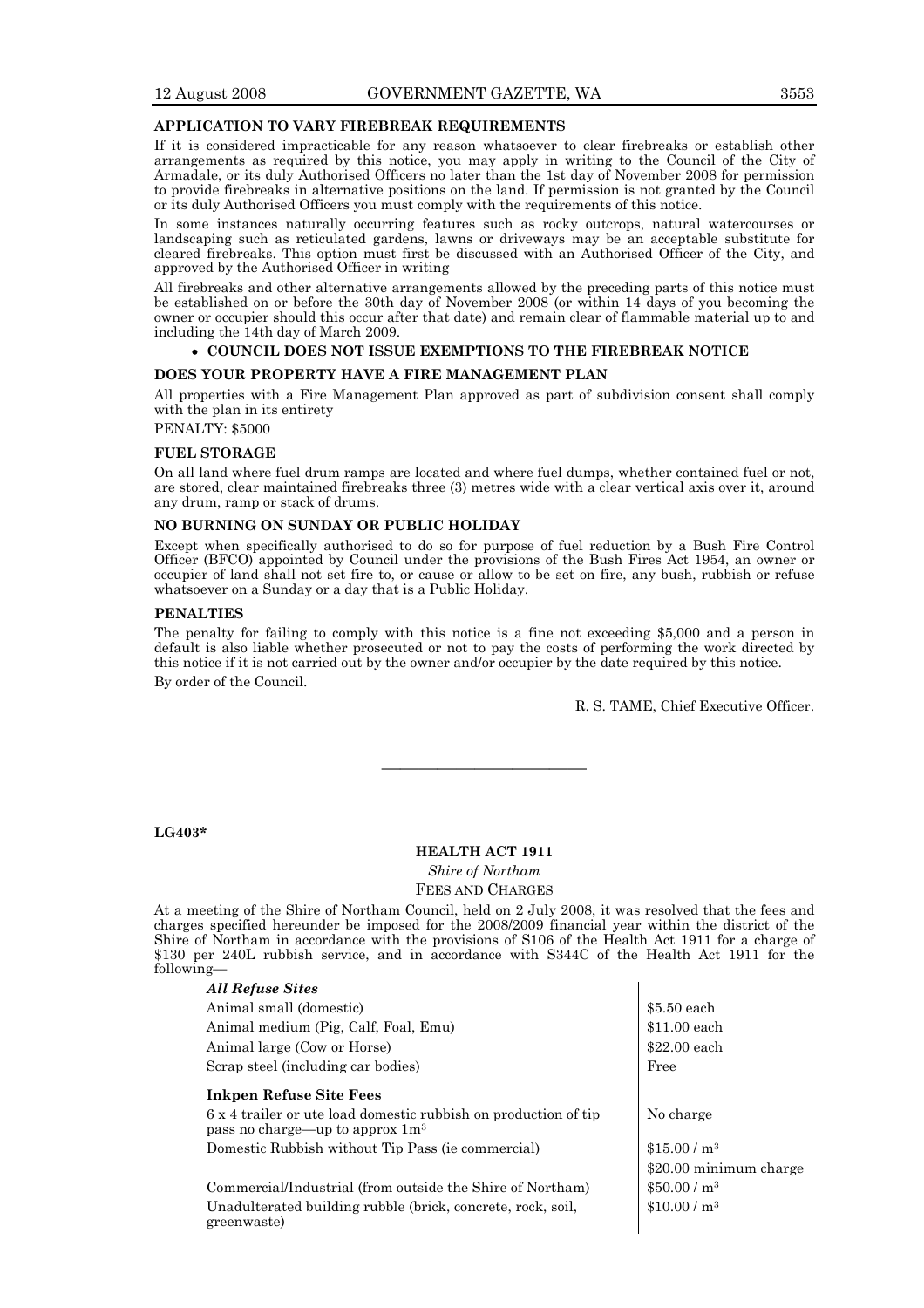| Asbestos—includes digging hole and burial, rounded up to full m <sup>3</sup>                                                                  | \$33.00 / m <sup>3</sup>                     |
|-----------------------------------------------------------------------------------------------------------------------------------------------|----------------------------------------------|
| Passenger tyres                                                                                                                               | \$4.00                                       |
| Light truck tyres                                                                                                                             | \$5.00                                       |
| Truck tyres                                                                                                                                   | \$10.00                                      |
| Super single tyres                                                                                                                            | \$12.00                                      |
| Weighbridge and Old Quarry Road Refuse Site Fees                                                                                              |                                              |
| Cars, utilities, vans and trailers not exceeding $2.4m \times 1.2m \times 1.0$<br>m. Northam Shire Resident/Domestic Waste only with tip pass | Free (Maximum of 12)<br>disposals per year). |
| <b>produced</b> by the person entitled to the pass                                                                                            | No Pass—pay as per<br>below                  |
| All commercial, residential (other than cars, utilities and trailers                                                                          | $$40.00$ per tonne                           |
| for Shire of Northam residents) & other Local Govts                                                                                           | \$20.00 minimum charge                       |
| Unadulterated bricks/rubble (At discretion of Gatehouse                                                                                       | $$20.00$ per tonne                           |
| Attendant)                                                                                                                                    | \$10.00 minimum charge                       |
| Clean Green Waste (at discretion of Gatehouse Attendant)                                                                                      | $$20.00$ per tonne                           |
|                                                                                                                                               | \$10.00 minimum charge                       |
| Asbestos                                                                                                                                      | $$80.00$ per tonne                           |
|                                                                                                                                               | \$20.00 minimum charge                       |
| Tyre Disposal—for Shire of Northam residents only (holders of<br>tip pass)                                                                    | $$4.40$ per tyre                             |
| Special Burials (fibreglass, clinical, other)                                                                                                 | $$60.00$ per tonne                           |
|                                                                                                                                               | \$20.00 minimum charge                       |
| Septage Waste Disposal                                                                                                                        | $0.05c$ per litre                            |
|                                                                                                                                               |                                              |

# **MINERALS AND PETROLEUM**

#### **MP401\***

#### **PETROLEUM AND GEOTHERMAL ENERGY RESOURCES ACT 1967**

Section 30(1) VACANT GEOTHERMAL AREA (MAINLAND) SECOND RELEASE 2008

Invitation for Applications for the Grant of Geothermal Exploration Permits

Release date: 12 AUGUST 2008

CLOSING DATE: 12 FEBRUARY 2009

Applicants are invited for the grant of geothermal exploration permits for available mainland vacant areas, within Petroleum 1:1 000 000 map sheets Rowley Shoals SE50, Cloates SF49, Hamersley Range SF50, Carnarvon SG49 and Meekatharra SG50 under the jurisdiction of the Petroleum and Geothermal Energy Resources Act 1967 as identified on the attached plan.

Applications will be received up until 4.00 pm on Thursday, 12 February 2009. Applicants need to observe the closing time and date. Any applications received after the closing time and date will not be considered.

#### **APPLICATION DETAILS**

This release is limited to blocks and part blocks landward of the mean high water mark (mainland coastline only) and does not include any coastal waters or islands and excludes Shark Bay World Heritage area.

For geothermal exploration permits, each application must identify one of the predetermined areas of approximately 80 contiguous  $5' \times 5'$  graticular blocks (as outlined on the release map). A single application may not include blocks from outside the predetermined area, however, applications for multiple areas are allowed.

Applicants will need to specify the area number reference identifying the area pertaining to their application (as outlined on the release map). Details of the area reference numbers and graticular block numbers making up each of the areas are available on the Release Area CD and from the Department's website www.doir.wa.gov.au/4782.aspx.

Geothermal exploration permit applications shall specify a clear and concise work program and rationale (minimum number of wells to be drilled and their depth, line kilometres of seismic, geophysical surveys etc.) to be carried out and estimated expenditures for each of the six years.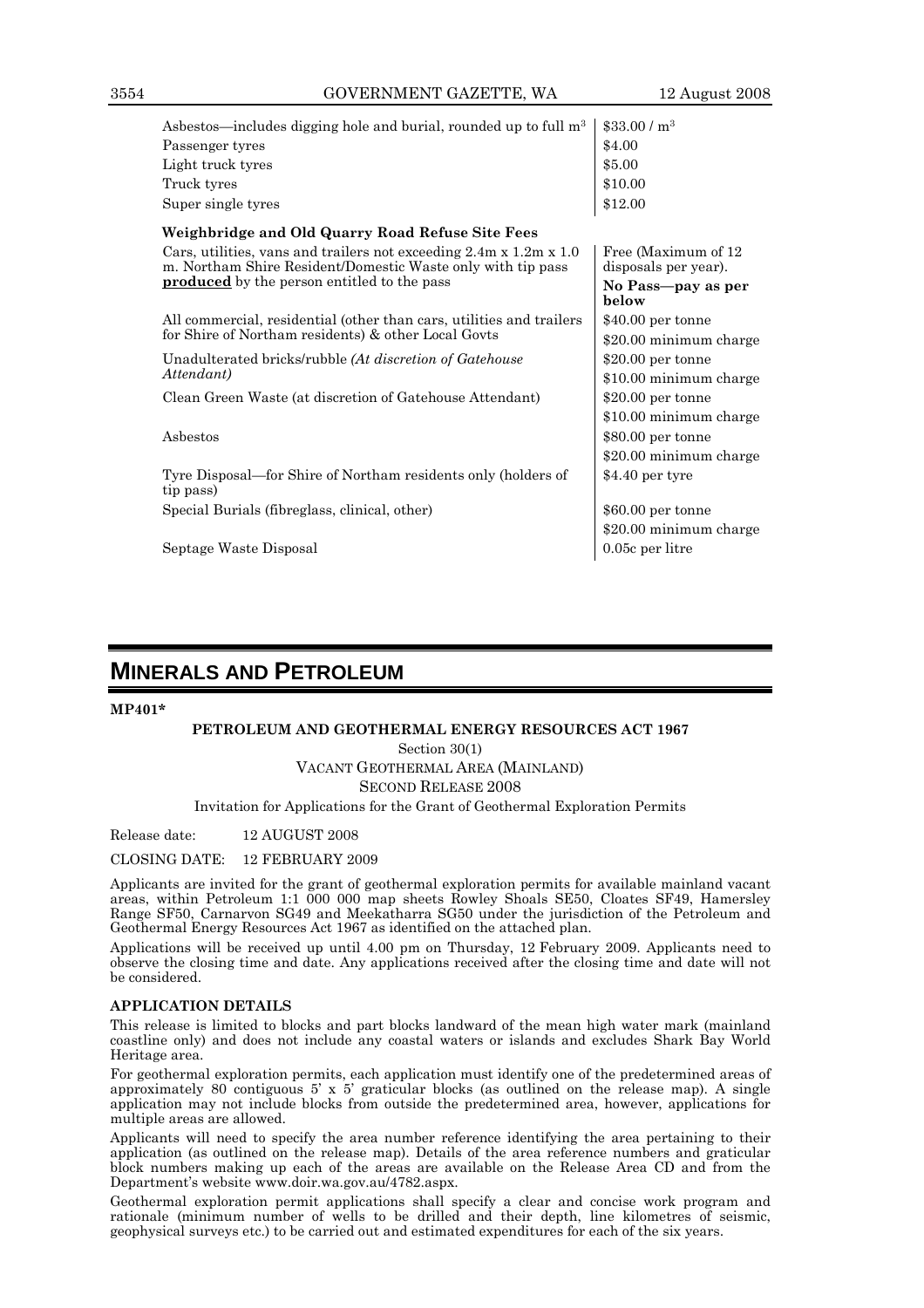This release requires that a minimum of one shallow well (ie approximately 400 metres) will need to be drilled during the first two years of the geothermal exploration permit.

Critical to any application made is the program of work proposed for each of the years of the six year term. Applications are to be made in accordance with Section 30(1) of the *Petroleum and Geothermal Energy Resources Act 1967*. Consideration of an application for the grant of a geothermal exploration permit shall take into account work programs relative to the whole of the area applied for, the adequacy of the work program, the applicant's technical and financial ability to undertake the work and will need to specify the depth of any well and provide geological rationale. Permits are awarded on the understanding that the first two years work commitment will be fulfilled without variation.

Where there is more than one applicant to the application, the percentage participating interests of each party to the application is to be supplied including evidence that a satisfactory settlement has been, or can be, reached on a Joint Operating Agreement (a copy of a Heads of Agreement dealing will generally suffice).

Applicants should also make themselves aware of the existence of any areas, which have the potential to restrict exploration activities, eg, National Parks, Nature Reserves, Petroleum Titles, Mining Titles, World Heritage Areas and Conservation Reserves.

Applicants will also need to be aware of the requirements of the *Rights in Water and Irrigation Act 1914*.

Insofar as reserved land is concerned, entry for exploration purposes is subject to approval by the Minister.

Any applications over the Release Area may be the subject of the future act, right to negotiate provisions of the Commonwealth *Native Title Act 1993* (NTA). If the NTA applies, then the application will be managed in accordance with the State Negotiation Protocol, and the Negotiation in Good Faith Requirements.

Applicants should also be aware that the area available to application is subject (at least in part) to Registered Native Title claims. Plans showing these claim boundaries are available as part of the release package.

An information package on the release area detailing the criteria for assessment of applications and the conditions to apply following the award of a geothermal exploration permit, and including a plan of the release area and an application proforma, is available on CD. Copies of the CD can be obtained from the Petroleum and Royalties Division, Department of Industry and Resources by contacting the Titles Officer (Releases) on (08) 9222 3106.

#### **LODGEMENT OF APPLICATIONS**

Applications, together with supporting data should be submitted in the following manner and accompanied by fee of \$3,900.00 per application area (non-refundable) payable to the Department of Industry and Resources through an Australian bank or by Australian bank cheque, should be enclosed in the envelope or package and addressed to—

 Director, Petroleum and Royalties Division Department of Industry and Resources Mineral House 100 Plain Street East Perth WA 6004

#### *Attention: Geothermal Applications Receiving Officer*

The Following special instructions should be observed—

- The application should be sealed and clearly marked "Application for Geothermal Exploration Permit—Commercial-in-Confidence".
- Unless delivered by hand to the Geothermal Applications Receiving Officer the sealed application (as described above) should be enclosed in a plain covering envelope or package and forwarded to the above address.

Confirmation of receipt of applications (received and delivered by hand) will be issued by the Geothermal Applications Receiving Officer.

————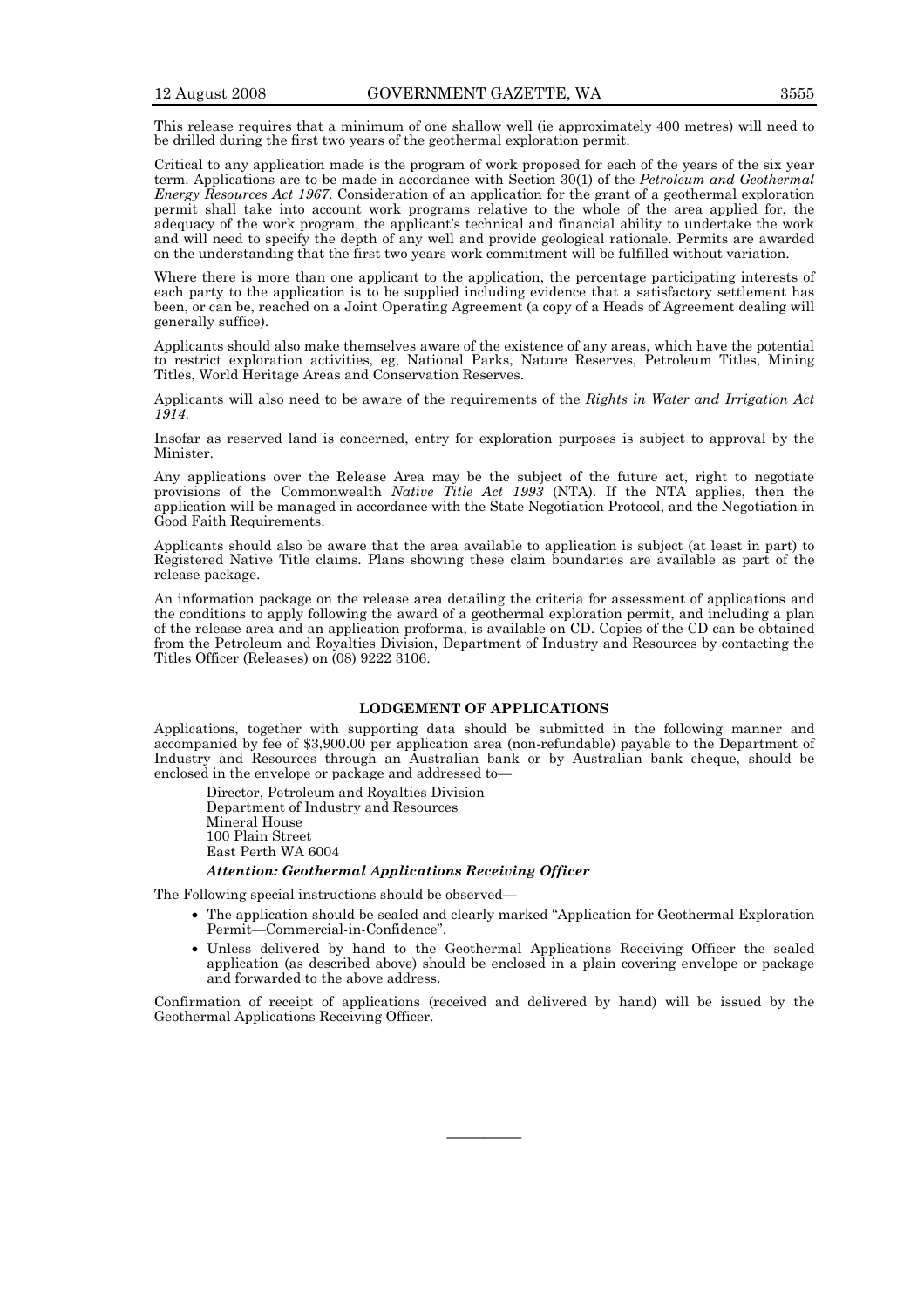



———————————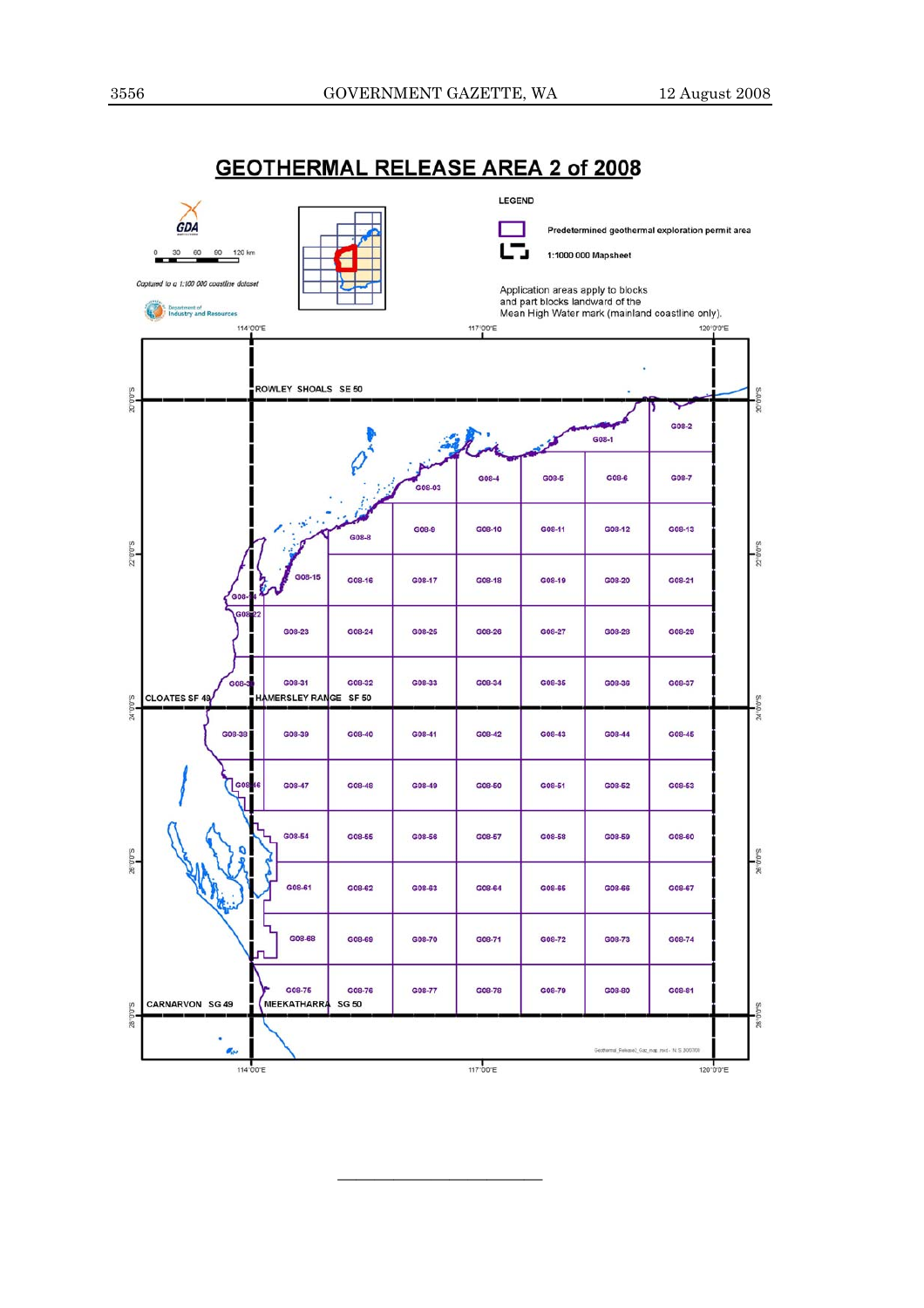# **PLANNING AND INFRASTRUCTURE**

#### **PI401\***

#### **ARMADALE REDEVELOPMENT ACT 2001**

#### ARMADALE REDEVELOPMENT SCHEME 2004—AMENDMENT NO. 14

In accordance with section  $35(3)(d)$  of the Act, it is hereby notified for public information that Amendment No. 14 to the Armadale Redevelopment Scheme 2004 (the Scheme) has been approved by the Minister for Planning and Infrastructure under section 35(3)(a) of the Act.

The Armadale Redevelopment Authority advises that as a result of the Minister's approval, the amended redevelopment scheme comes into operation on 12 August 2008.

Amendment 14 introduces a description of Contribution Area Redevelopment Works into the table set out in Schedule 3 of the Scheme. The incorporation of the description will give effect to Part 8 (Contribution Area Redevelopment Works) of the Scheme, in respect to indicated properties within the City Centre: West of Rail Precinct.

The purpose of the amendment is for a compulsory contribution scheme to be established over the defined development area, which can be accommodated under Part 8 of the Scheme. Relevant costs for the acquisition and administration are to be itemised and apportioned on an equitable basis to all landowners within that defined area.

A copy of Amendment No. 14 is retained and may be inspected at the offices of the Armadale Redevelopment Authority at Unit 5, 210-220 Jull Street, Armadale, between the hours of 8.30 am and 4.30 pm, Monday to Friday.

JOHN ELLIS, Executive Director.

# **DECEASED ESTATES**

**ZX401** 

## **TRUSTEES ACT 1962**  DECEASED ESTATES

Notice to Creditors and Claimants

Mark Edward Harvey late of 1337 Styx River Road, Denmark, Western Australia.

Creditors and other persons having claims (to which Section 63 of the Trustees Act 1962 relates) in respect of the estate of the deceased, who died on 20 February 2008, are required by the trustee of the late Mark Edward Harvey of c/- Haynes Robinson Solicitors of 70-74 Frederick Street, Albany, Western Australia to send particulars of their claims to them within one (1) month from the date of publication of this notice, after which date the trustee may convey or distribute the assets, having regard only to the claims of which it then has notice.

Dated this 7th day of August 2008.

HAYNES ROBINSON.

**ZX402** 

#### **TRUSTEES ACT 1962**

———————————

DECEASED ESTATES

Notice to Creditors and Claimants

Creditors and other persons having claims (to which Section 63 of the Trustees Act, 1962 relates) in respect of the Estates of the undermentioned deceased persons, are required by Perpetual Trustees WA Ltd. Level 12, 123 Pitt Street, Sydney NSW, to send particulars of such claims to the Company by the undermentioned date after which date the said company may convey or distribute the assets, having regard only to the claims of which the Company then has notice.

Claims for the following estates expire one month after the date of publication hereof.

#### **Estate late Malcolm Barry Ivanac**

Late of 43 Murray Street Bayswater, Retired Westrail employee DIED 27/05/12008.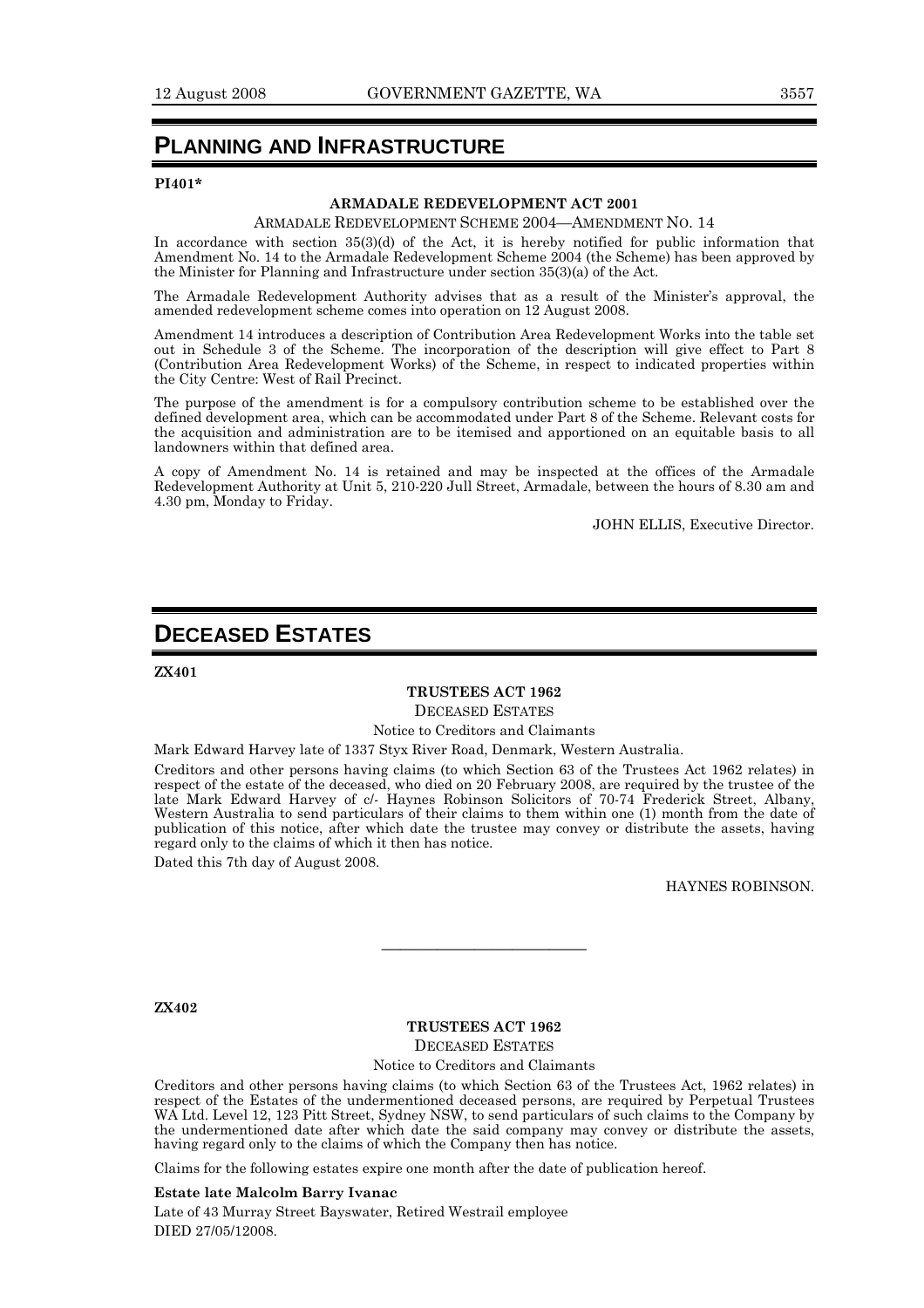#### **Estate late Dulcie Lorraine Ivey**

Late of 58 Canna Drive Canningvale, Shop Assistant DIED 02/07/2008.

**Estate late Dragosh Jakoweiczuk**  Late of 20 Newell Place, Cooloongup, Retired Welder/Boiler Maker DIED 13/06/2008.

> ANDREA COYTE, Estate Manager. Direct Phone (02) 9229 3411

**ZX403** 

#### **TRUSTEES ACT 1962**

———————————

DECEASED ESTATES

Notice to Creditors and Claimants

In the Estate of Christian Gottfried Beidatsch late of 3 Victoria Road, Kenwick in the State of Western Australia, deceased.

Creditors and other persons having claims (to which Section 63 of the Trustee's Act, 1962, relates) in respect of the estate of the deceased who died on 19 June 2007 are required by the personal representative to send particulars of their claims to him care of Clement & Co, Lawyers, Unit 2, 12 Sutton Street, Mandurah by the 17 September 2008 after which date the personal representative may convey or distribute the assets having regard to the claims of which he then has notice.

Clement & Co as solicitors for the personal representative.

# **PUBLIC NOTICES**

**ZZ401** 

#### **DISPOSAL OF UNCOLLECTED GOODS ACT 1970**  DISPOSAL OF UNCOLLECTED GOODS

We, Karass Pty Ltd t/a Welshpool Self Storage, of 122 Welshpool Road Welshpool, hereby inform Ahmed Darya, that under Part VI of the Disposal of Uncollected Goods Act, will be making application to the court to sell or otherwise dispose of your vehicle, a White Mitsubishi sedan Registration No. 1AHP075.

You may collect your vehicle from our site at 122 Welshpool Road Welshpool before the 20th August otherwise an application under s.19 of the Disposal of Uncollected Goods Act 1970 to dispose of the vehicle will be made to the court.

**ZZ402** 

# **DISPOSAL OF UNCOLLECTED GOODS ACT 1970**

———————————

INTENTION TO SELL

We, Pace Motors of 513 Newcastle Street, West Perth wish to advise Anna Bilof, the owner of unregistered vehicle Saab 93 left at our premises for repairs on the 18.9.07, of our intention to apply to the Perth Magistrates court to sell the vehicle under the Uncollected Goods Act 1970, should the vehicle not be collected and all outstanding fees be paid in full within 1 month of this notice.

———————————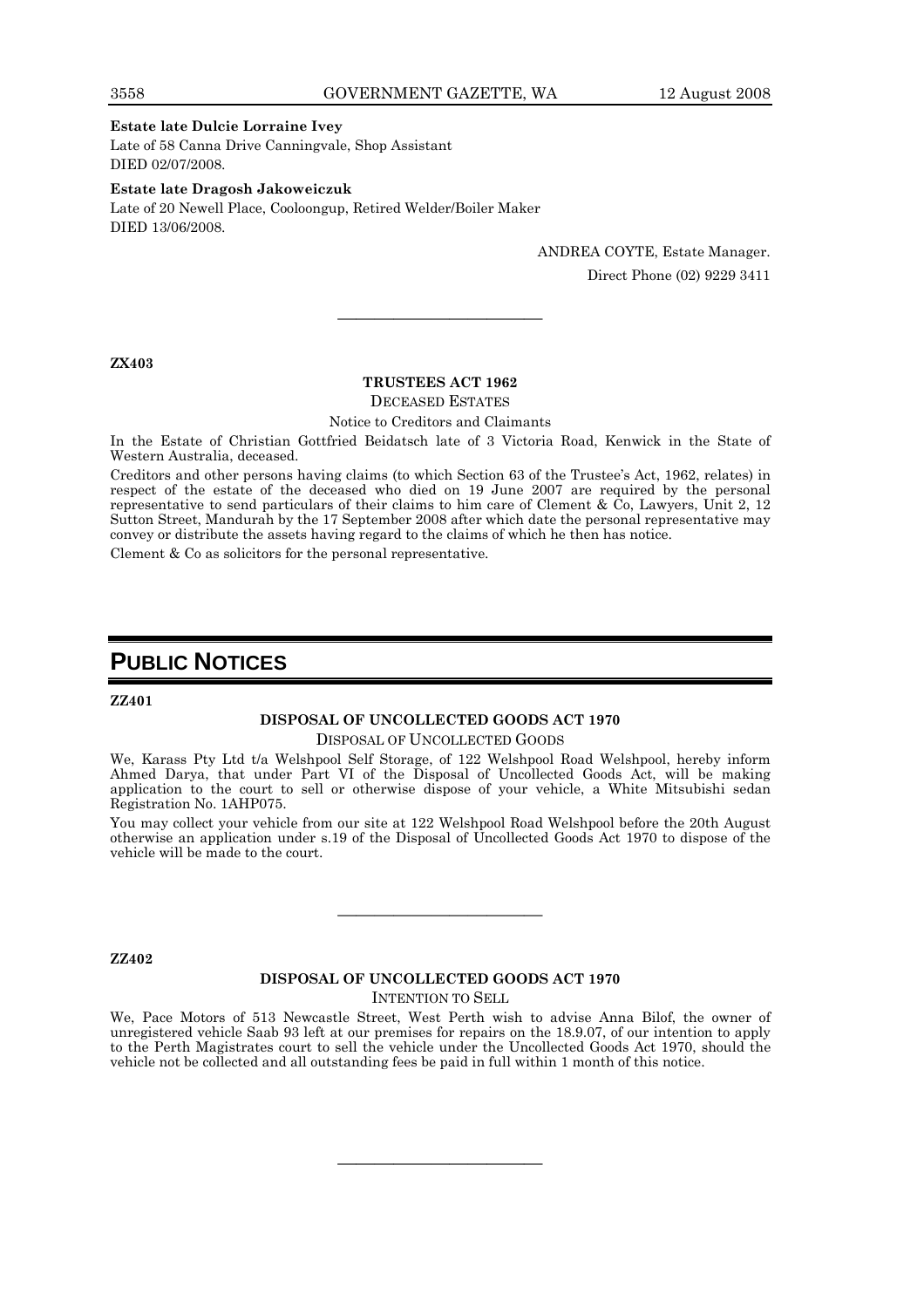# **PERTH OBSERVATORY**



THE W.A. SPECIALISTS IN ASTRONOMICAL RESEARCH & EDUCATIONAL ASTRONOMY Public Tours (day and night) Field Nights, Lectures Astronomical Information

> Astronomical Handbook Sun rise & set; Moon rise & set Legal advice Chronometer calibration Astronomical souvenirs

*SERVING WESTERN AUSTRALIA SINCE 1896*

# **WALNUT ROAD, BICKLEY 6076 TELEPHONE 9293 8255 FAX 9293 8138**

# **ASTRONOMY IS LOOKING UP**